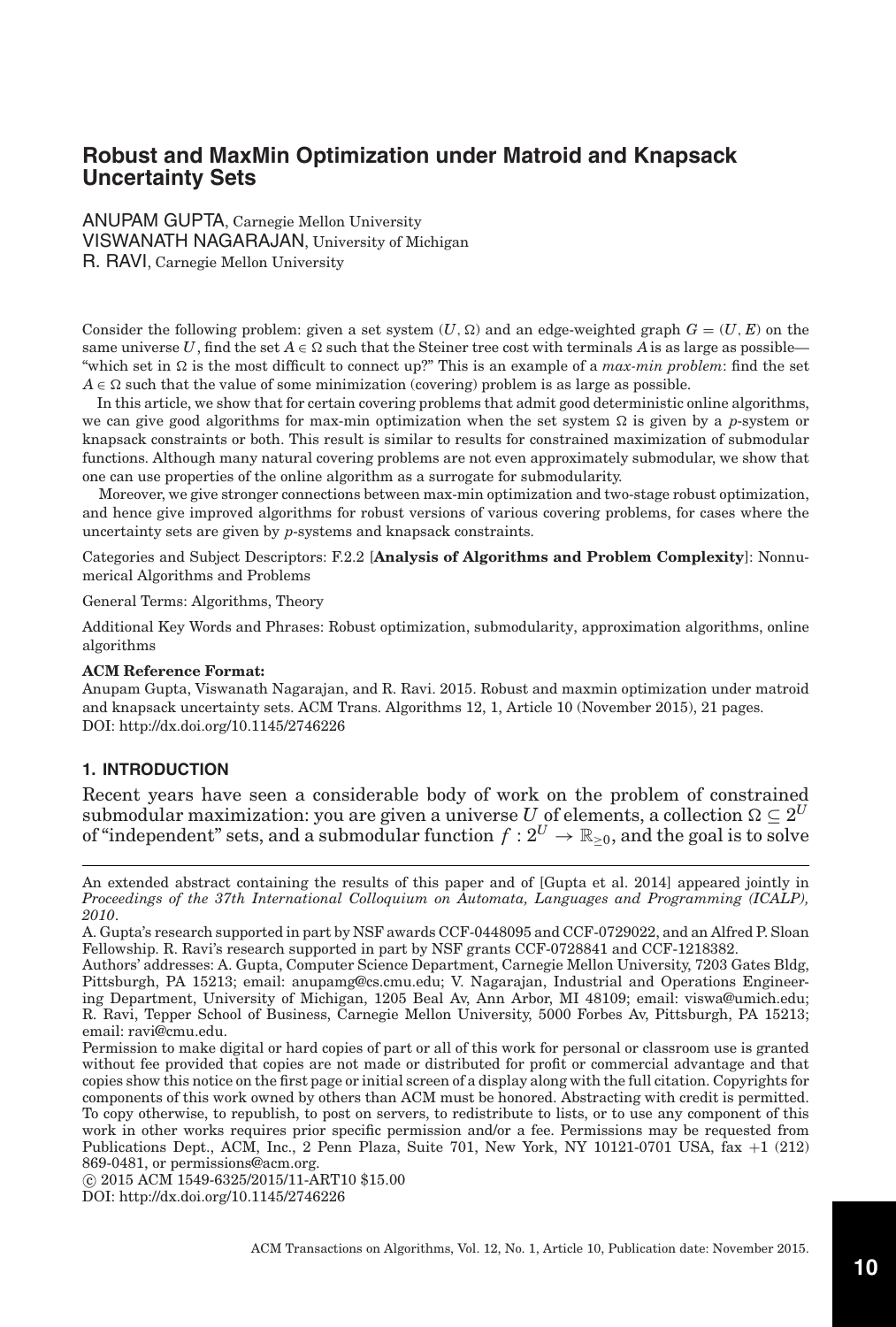the optimization problem of maximizing *f* over the "independent" sets:

$$
\max_{S \in \Omega} f(S). \tag{Max-f}
$$

It is a classical result that when  $f$  is a linear function and  $(U,\Omega)$  is a matroid, the greedy algorithm solves this exactly. Furthermore, results from the mid-1970s [Nemhauser et al. [1978;](#page-20-0) Fisher et al. [1978\]](#page-19-1) tell us that when  $f$  is monotone submodular and  $(U,\Omega)$ is a partition matroid, the problem becomes NP-hard, but the greedy algorithm is an  $\frac{\hat{e}}{e-1}$ -approximation In fact, greedy is a 2-approximation for monotone submodular maximization subject to *any* matroid constraint. Recent results have shed more light on this problem: it is now known that when *f* is a monotone submodular function and  $(U, \Omega)$  is any matroid, there exists an  $\frac{e}{e-1}$ -approximation algorithm [Călinescu et al. [2011\]](#page-19-2). We can remove the constraint of monotonicity and also generalize the constraint  $\Omega$  substantially: the most general results [Călinescu et al. [2011;](#page-19-2) Kulik et al. [2013;](#page-20-1) Lee et al. [2010a,](#page-20-2) [2010b;](#page-20-3) Gupta et al. [2010\]](#page-19-3) say that if *f* is a nonnegative submodular function, and if  $\Omega$  is a *p-system*,<sup>[1](#page-1-0)</sup> then one can approximate Max- $f$  to within a factor of  $O(p)$ . Moreover, if  $\Omega$  is the intersection of  $O(1)$  knapsack constraints, then one can approximate Max- *f* to within a constant factor.

Given this situation, it is natural to ask: *for which broad classes of functions can we approximately solve the Max-f problem efficiently?* Say, subject to constraints  $\Omega$ that correspond to a *p*-system, or a small number *q* of knapsack constraints, or both. Clearly this class of functions includes submodular functions. Does this class contain other interesting classes of functions which may be far from being submodular?

In this paper we consider the case of "max-min optimization": here *f* is a monotone subadditive function defined by a minimization covering problem, a natural subset of all subadditive functions. We show conditions under which we can do constrained maximization over such functions f. For example, given a set system  $(U, \mathcal{F})$ , define the "set cover" function  $f_{SC} : 2^U \rightarrow \mathbb{N}$ , where  $f_{SC}(S)$  is the minimum number of sets from  $F$  that cover the elements in *S*. This function  $f_{SC}$  is not submodular, and in fact, we can show that there is no submodular function *g* such that  $g(S) \leq f_{SC}(S) \leq \alpha g(S)$ for subpolynomial  $\alpha$ . (See Section [6.](#page-16-0)) Moreover, note that in general we cannot even evaluate  $f_{SC}(S)$  to better than an  $O(\log n)$ -approximation factor in polynomial time. However, our results imply that  $\max_{S \in \Omega} f_{SC}(S)$  can indeed be approximated well. In fact, the result that one could approximately maximize  $f_{SC}$  subject to a cardinality constraint was given by Feige et al. [\[2007\]](#page-19-4); our results should be seen as building on their ideas.

At a high level, our results imply that if a monotone function *f* is defined by a (minimization) covering problem, if *f* is subadditive, and if the underlying covering problem admits good deterministic online algorithms, then there exist good approximation algorithms for Max- $f$  subject to  $p$ -systems and  $q$  knapsacks. All these terms will be made formal shortly. The resulting approximation guarantee for the max-min problem depends on the competitive ratio of the online algorithm, *p* and *q*. Moreover, the approximation ratio improves if there is a better algorithm for the offline minimization problem or if there is a better online algorithm for a fractional version of the online minimization problem.

*Robust Optimization.* Our techniques and results imply approximation algorithms for covering problems in the framework of robust optimization as well. In particular, we consider the setting of two-stage demand-robust optimization. Here we are given a set system  $(U, \Omega)$  (called the *uncertainty set*) representing possible demands, and an

<span id="page-1-0"></span><sup>1</sup>A *p*-system is similar to, but more general than, the intersection of *p* matroids; it is formally defined in Section [2.5.](#page-6-0)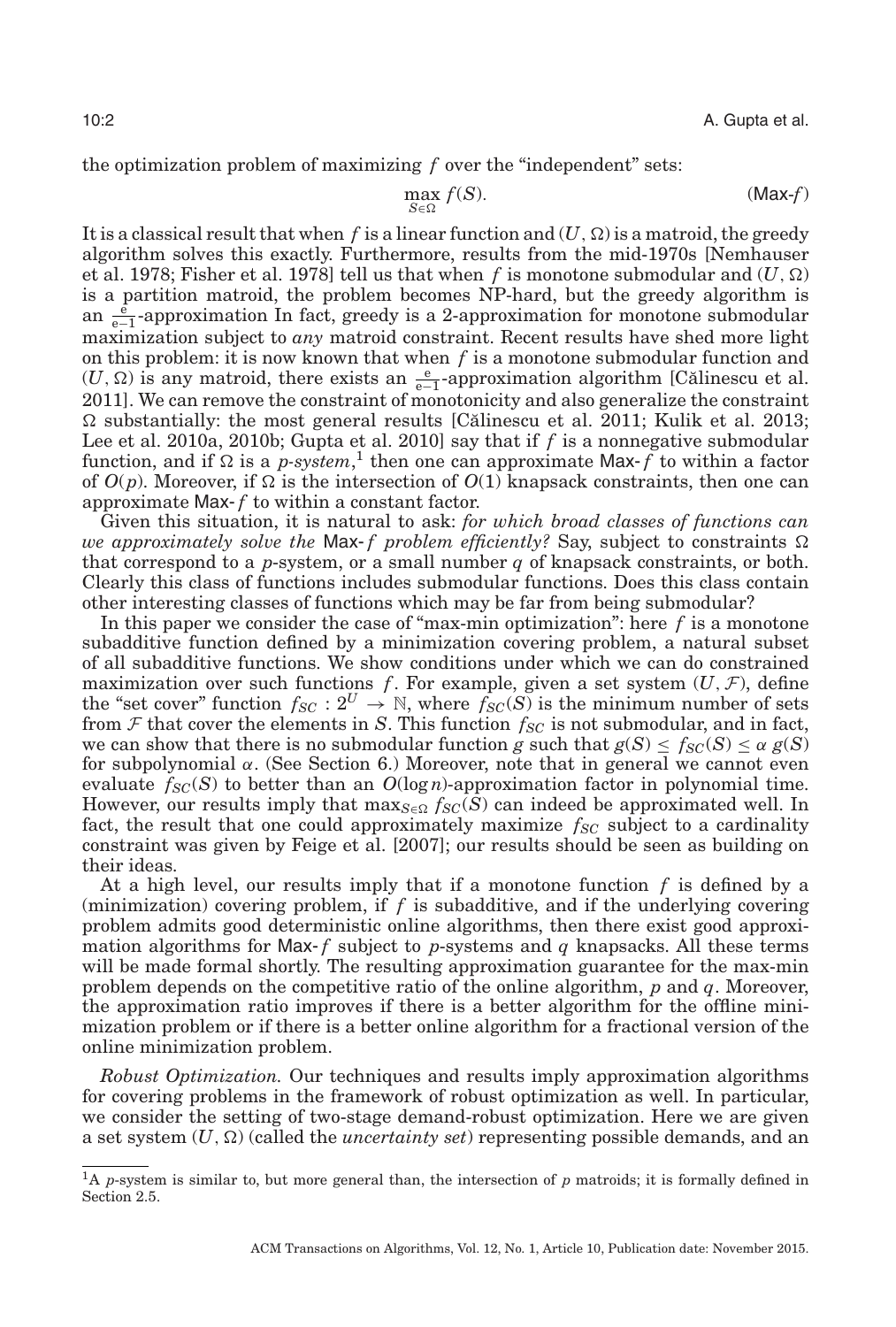inflation parameter  $\lambda \geq 1.$  The actual demand is some set  $A \in \Omega.$  We want an algorithm that performs actions in two stages: the first stage is before the demand realization and the second stage is after the actual demand  $A \in \Omega$  is observed. The action costs in the second stage are a factor of  $\lambda$  larger than those in the first stage. The objective is to minimize the worst-case cost, that is,

(cost of first-stage actions)  $A∈Ω$  $+ \lambda \cdot \max$  (cost of second-stage actions for *A*)

subject to the constraint that the two sets of actions "cover" the demand set  $A \in \Omega$ . As an example, in robust set cover, one is given another set system  $(U, \mathcal{F})$ : the allowed actions in the first and second stage are to pick some subcollections  $\mathcal{F}_1\subseteq\mathcal{F}$  and  $\mathcal{F}_2\subseteq\mathcal{F}$ , respectively; the notion of "coverage" is that the union of the sets in  $\mathcal{F}_1 \cup \mathcal{F}_2$  must contain *A*. If  $\lambda > 1$ , actions are costlier in the second stage, and hence there is a natural tension between waiting for the identity of *A*, and overanticipating in the first stage without any information about *A*.

Note that the robust and max-min objectives are related, at least in one direction: if  $\lambda = 1$ , there is no incentive to perform any actions in the first stage, in which case the robust objective degenerates into a max-min objective. In this article, we show a reduction in the other direction as well—if one can approximate the max-min problem well and if the covering problem admits a good deterministic online algorithm, then we get an algorithm for the robust optimization version of the covering problem as well. Previously, Feige et al. [\[2007\]](#page-19-4) gave a reduction from the robust set-cover problem to the max-min set cover problem, in the special case when  $\Omega = \begin{pmatrix} U_h \\ V_h \end{pmatrix}$  $\binom{U}{k}$ ; this result was based on a suitable LP-relaxation. Our reduction extends this in two ways: (a) the constraint sets  $\Omega$  can now be intersections of *p*-systems and *q* knapsack constraints, and (b) more importantly, the reduction applies not only to set cover, but to many subadditive covering problems (those with deterministic online algorithms).

*Our Results and Techniques.* Our algorithm for the max-min problem is based on the observation that the cost of a deterministic online algorithm for the underlying covering problem defining *f* can be used as a surrogate for submodularity. Specifically, we show that the greedy algorithm that repeatedly picks an element maintaining membership in  $\Omega$  and maximizing the cost of the online algorithm gives us a good approximation to the max-min objective function, as long as  $\Omega$  is a *p*-system. This result appears in Section [3.1.](#page-6-1)

We also show how to reduce the problem of maximizing such a function over the intersection of *q* knapsacks to  $n^{O(1/\epsilon^2)}$  runs of maximizing the function over a single partition matroid, at a loss of a  $q(1 + \epsilon)$  factor. A variant of this reduction involves  $n^{O(q/\epsilon^2)}$  runs of maximizing over a partition matroid, at a loss of a  $(1 + \epsilon)$  factor. These reductions are fairly general and likely to be of interest in other contexts as well. These appear in Section [3.2.](#page-8-0)

We then turn to robust optimization. In Section [4,](#page-11-0) we show that given a deterministic online algorithm for the covering function  $f$ , and a max-min algorithm for  $f$  over a family  $\Omega$ , we get an algorithm for the two-stage robust version of the underlying covering problem with uncertainty set  $\Omega$ —the approximation guarantee depends on the competitive ratio of the online algorithm as well as the approximation guarantee of the max-min problem.

Note that we can obtain approximation algorithms for robust optimization problems by combining the two results above: (i) using online algorithms to obtain max-min algorithms and (ii) using max-min algorithms for robust optimization. In Section [5,](#page-12-0) we give a more careful analysis that gives better approximation ratios than that obtained by simply combining the results above.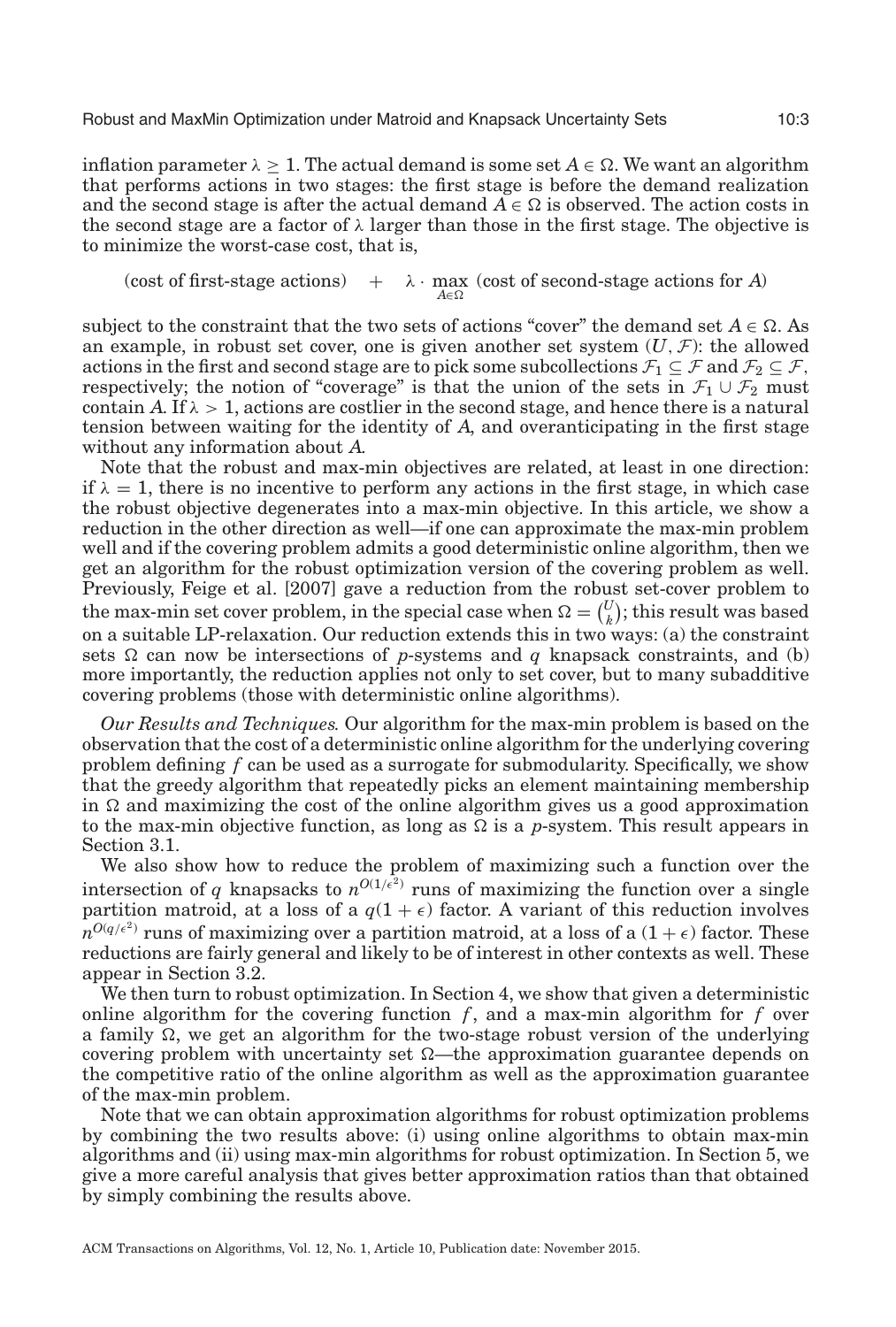Finally, in Section [6,](#page-16-0) we show that some common covering problems (vertex cover, set cover, and multicut) give rise to functions *f* that cannot be well approximated (in a multiplicative sense) by *any* submodular function. Still, these max-min problems admit good approximation algorithms by our results in Section [3.](#page-6-2)

## **1.1. Related Work**

Constrained submodular maximization problems have been very widely studied [Nemhauser et al. [1978;](#page-20-0) Fisher et al. [1978;](#page-19-1) Sviridenko [2004;](#page-20-4) Calinescu et al. [2011;](#page-19-2) ˘ Vondrák [2008;](#page-20-5) Kulik et al. [2013\]](#page-20-1). However, as we mentioned above, some of the covering problems we consider are far from submodular. Interestingly, in a recent paper on testing submodularity [Seshadhri and Vondrák [2011\]](#page-20-6), the authors conjectured that the success of greedy maximization algorithms may depend on a more general property than submodularity; this work provides further corroboration for this, since we show that in our context online algorithms can serve as surrogates for submodularity.

The study of approximation algorithms for robust optimization was initiated by Dhamdhere et al. [\[2005\]](#page-19-5) and Golovin et al. [\[2006\]](#page-19-6): they studied the case when the scenarios were *explicitly* listed, and they gave constant-factor approximations for several combinatorial optimization problems. See also the surveys [Ben-Tal et al. [2009;](#page-19-7) Bertsimas et al. [2011\]](#page-19-8) on robust optimization.

Feige et al. [\[2007\]](#page-19-4) introduced the *k*-max-min and *k*-robust set cover problems, which correspond to  $\Omega = \begin{pmatrix} U \\ h \end{pmatrix}$  $h_k^U$ , that is, "cardinality-constrained" uncertainty sets. This was the first setting with an exponential number of scenarios in the uncertainty set for which good approximation algorithms were obtained. They gave an  $O(\log m \log n)$ approximation algorithm for both versions, where *m*and *n* are the numbers of sets and elements. They also showed an  $\Omega(\frac{\log m}{\log \log m})$  hardness of approximation for *k*-max-min (and *k*-robust) set cover. The algorithm for *k*-max-min set cover [Feige et al. [2007\]](#page-19-4) used the connection to online algorithms; our results for max-min optimization build on this by handling more general covering problems and sets  $\Omega$ . To the best of our knowledge, none of the max-min problems other than min-cut have been studied earlier; note that the min-cut function is submodular, and hence the associated max-min problem can be solved using submodular maximization. The algorithm for *k*-robust set cover [Feige et al. [2007\]](#page-19-4) used their *k*-max-min algorithm within an LP-rounding approach (see also Shmoys and Swamy [\[2004\]](#page-20-7)) to get the same *O*(log *m*log *n*)-approximation guarantee. As mentioned earlier, our approach is different (we use online algorithms directly for robust optimization), and hence it applies to many other covering problems.

Khandekar et al. [\[2013\]](#page-20-8) noted that this LP-based technique does not imply good results for *k*-robust Steiner tree and developed new combinatorial constant-factor approximations for *k*-robust versions of Steiner tree, Steiner forest on trees, and facility location, again for the cardinality-constrained case.

We investigate many of these covering problems in the cardinality-constrained case of both the max-min and robust models in the companion paper [Gupta et al. [2014\]](#page-19-0) and obtain approximation ratios significantly better than the online competitive factors. The algorithms and analysis in Gupta et al. [\[2014\]](#page-19-0) rely crucially on the structure of the cardinality uncertainty sets, and it is not clear if they can be extended to the setting of this article. On the other hand, the goal in this article is to give a framework for robust and max-min optimization under general uncertainty sets.

## **2. PRELIMINARIES**

#### <span id="page-3-0"></span>**2.1. Deterministic Covering Problems**

A covering problem  $\Pi$  has a ground-set E of elements with costs  $c: E \to \mathbb{R}_+$  and n covering requirements (often called demands or clients), where the solutions to the *i*-th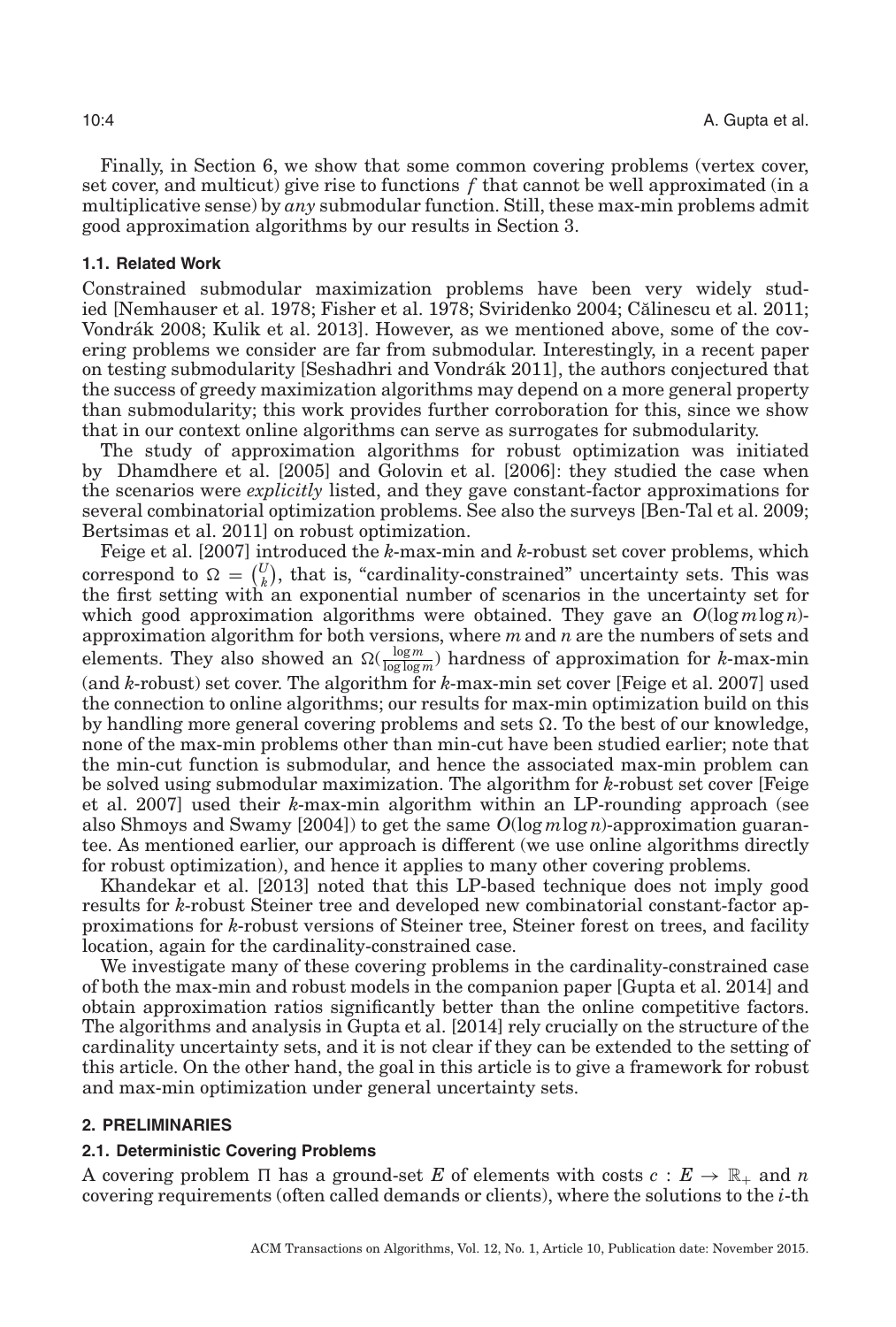requirement are specified—possibly implicitly—by a family  $\mathcal{R}_i \subseteq 2^E$  which is *upwards closed*.<sup>[2](#page-4-0)</sup> Requirement *i* is *satisfied* by solution  $\mathcal{F} \subseteq E$  if and only if  $\mathcal{F} \in \mathcal{R}_i$ . We use  $[n] := \{1, 2, \ldots, n\}$  to denote the set of covering requirements. The covering problem  $\Pi =$  $(E, c, \{\mathcal{R}_i\}_{i=1}^n)$  involves computing a solution  $\mathcal{F} \subseteq E$  satisfying all *n* requirements and<br>having minimum cost  $\sum_{e \in \mathcal{F}} c_e$ . For example, in set cover, "requirements" are items to be covered, and "elements" are sets to cover them with. In Steiner tree, requirements are terminals to connect to the root and elements are the edges; in multicut, requirements are terminal pairs to be separated, and elements are edges to be cut.

The min-cost covering function associated with  $\Pi$  is:

$$
f_{\Pi}(S) := \min \left\{ \sum_{e \in \mathcal{F}} c_e \, : \, \mathcal{F} \in \mathcal{R}_i \text{ for all } i \in S \right\}, \qquad \forall S \subseteq [n].
$$

# **2.2. Max-Min Problems**

Given a covering problem  $\Pi$  and a collection  $\Omega \subseteq 2^{[n]}$  of "independent sets," the *maxmin* problem  $\mathsf{MaxMin}(\Pi)$  involves finding a set  $\omega \in \Omega$  for which the cost of the min-cost solution to  $\omega$  is maximized,

$$
\max_{\omega \in \Omega} f_{\Pi}(\omega).
$$

# **2.3. Robust Covering Problems**

This problem, denoted Robust $(\Pi)$ , is a *two-stage optimization* problem, where elements are chosen in either the first stage (at the given cost) or the second stage (at cost  $\lambda$ times higher). In the second stage, some subset  $\omega \subseteq [n]$  of requirements (also called a *scenario*) materializes, and the elements bought in both stages must collectively satisfy each requirement in  $\omega$ . Formally, the input to problem Robust( $\Pi$ ) consists of (a) the covering problem  $\Pi = \langle E, c, \{\mathcal{R}_i\}_{i=1}^n \rangle$  as above, (b) an uncertainty set  $\Omega \subseteq 2^{[n]}$  of scenarios (possibly implicitly given), and (c) an inflation parameter  $\lambda \geq 1$ . A feasible solution to Robust( $\Pi$ ) is a set of *first stage elements*  $E_0 \subseteq E$  (bought without knowledge of the scenario), along with an *augmentation algorithm* that given any  $\omega \in \Omega$  outputs  $E_{\omega} \subseteq E$  such that  $E_0 \cup E_{\omega}$  satisfies all requirements in  $\omega$ . The objective function is to minimize:

$$
c(E_0)+\lambda\cdot\max_{\omega\in\Omega}c(E_{\omega}).
$$

Given such a solution,  $c(E_0)$  is called the  $\hat\mu rst$ -stage  $cost$  and  $\max_{\omega \in \Omega} c(E_\omega)$  is the  $second$ *stage cost*.

Note that by setting  $\lambda = 1$  in any robust covering problem, *the optimal value of the robust problem equals that of its corresponding max-min problem*.

As in Gupta et al. [\[2014\]](#page-19-0), our algorithms for robust covering problems are based on the following type of guarantee.

<span id="page-4-1"></span>*Definition* 2.1. An algorithm is  $(\alpha_1, \alpha_2, \beta)$ *-discriminating* if and only if given as input any instance of Robust( $\Pi$ ) and a threshold  $T$ , the algorithm outputs

- a set  $\Phi_T \subseteq E$ , and
- $\bullet \ \text{ an algorithm Augment}_T: \Omega \rightarrow 2^E,$

<span id="page-4-0"></span><sup>&</sup>lt;sup>2</sup>A family  $\mathcal R$  of subsets is called *upwards closed* if for each  $S \in \mathcal R$  and  $T \supseteq S$  we also have  $T \in \mathcal R$ . Similarly, R is called *downwards closed* if for each  $S \in \mathcal{R}$  and  $T \subseteq S$  we also have  $T \in \mathcal{R}$ .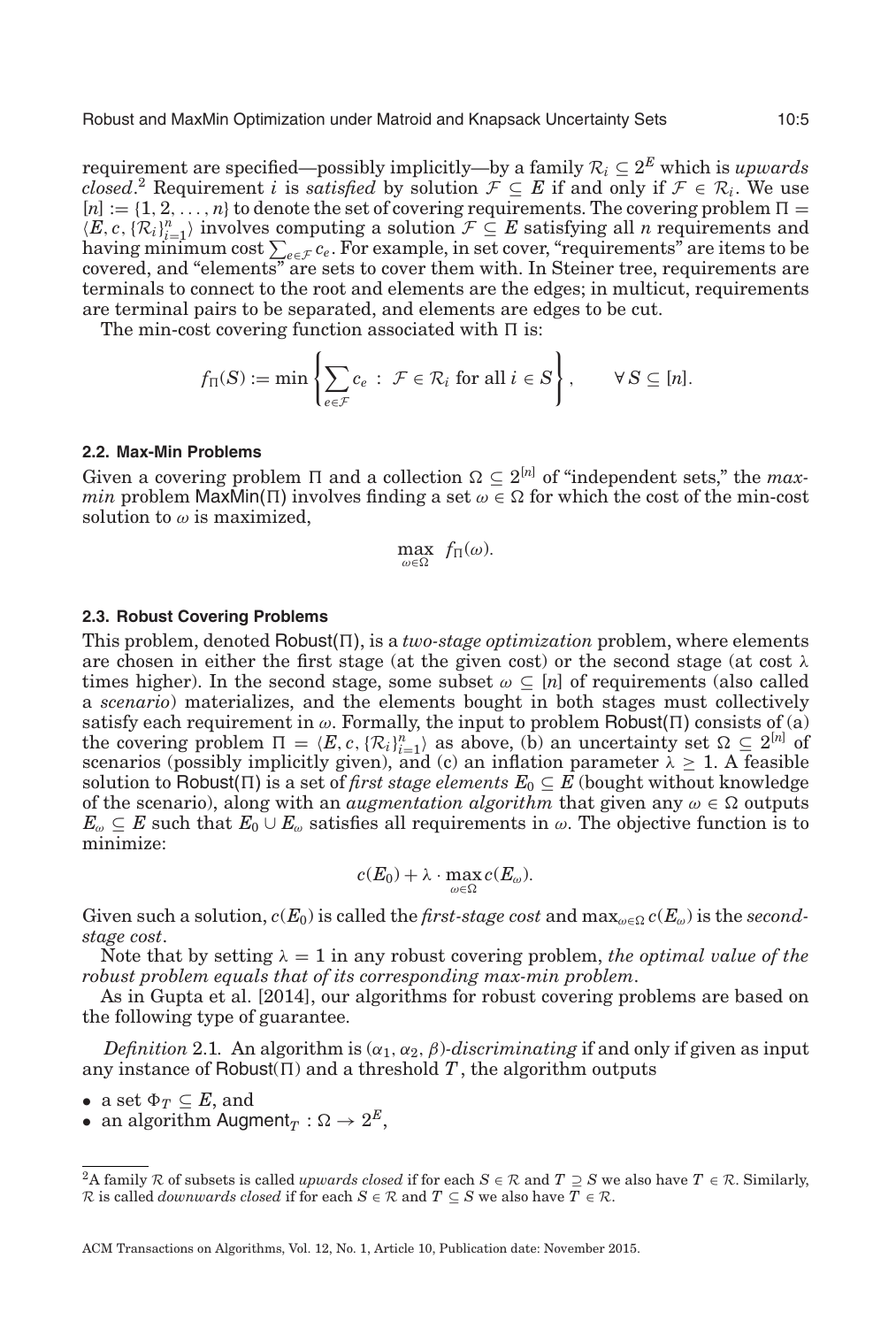such that:

- A. For every scenario  $D \in \Omega$ ,
	- (i) the elements in  $\Phi_T \cup$  Augment<sub>*T*</sub>(*D*) satisfy all requirements in *D*, and
	- (ii) the resulting augmentation cost  $c(Augment_T(D)) \leq \beta \cdot T$ .
- B. Let  $\Phi^*$  and  $T^*$  (respectively) denote the first-stage and second-stage cost of an optimal solution to the Robust( $\Pi$ ) instance. If the threshold  $T \geq T^*$ , then the first stage cost  $c(\Phi_T) < \alpha_1 \cdot \Phi^* + \alpha_2 \cdot T^*$ .

<span id="page-5-2"></span>LEMMA 2.2 ([GUPTA ET AL. [2014\]](#page-19-0)). *If there is an*  $(\alpha_1, \alpha_2, \beta)$ -discriminating algorithm for *a robust covering problem* Robust( $\Pi$ ), *then for every*  $\epsilon > 0$ , *there is a* ( $(1 + \epsilon) \cdot \max\{\alpha_1, \alpha_2\}$  $\beta + \frac{\alpha_2}{\lambda}$ })*-approximation algorithm for* Robust( $\Pi$ ).

Although this lemma was only stated for *k*-robust uncertainty sets in Gupta et al. [\[2014\]](#page-19-0), its proof immediately extends to arbitrary uncertainty sets.

#### **2.4. Desirable Properties of the Covering Problem**

We now formalize certain properties of the covering problem  $\Pi = \langle E, c, \{R_i\}_{i=1}^n \rangle$  that are useful in obtaining our results. Given a partial solution  $S \subseteq E$  and a set  $X \subseteq [n]$  of requirements, any set  $E_X \subseteq E$  such that  $S \cup E_X \in \mathcal{R}_i$   $\forall i \in X$  is called an *augmentation* of *S* for requirements *X*. Given  $X \subseteq [n]$  and  $S \subseteq E$ , define the min-cost augmentation of *S* for requirements *X* as:

 $\text{OptAug}(X \mid S) := \min\{c(E_X) \mid E_X \subseteq E \text{ and } S \cup E_X \in \mathcal{R}_i, \forall i \in X\}.$ 

Also define  $Opt(X) := min{c(E_X) | E_X \subseteq E}$  and  $E_X \in \mathcal{R}_i$   $\forall i \in X$  =  $OptAug(X | \emptyset)$ , for any  $X \subseteq [n]$ .

An easy consequence of the fact that costs are nonnegative is the following:

PROPERTY 2.3 (MONOTONICITY). *For any requirements*  $X \subseteq Y \subseteq [n]$  *and any solution S* ⊆ *E*, OptAug(*X* | *S*) ≤ OptAug(*Y* | *S*)*. Similarly, for any*  $\overline{X}$  ⊆ [*n*] *and solutions*  $T \subseteq S \subseteq E$ , OptAug $(X \mid S) \le$  OptAug $(X \mid T)$ *.* 

From the definition of coverage of requirements, we obtain:

<span id="page-5-0"></span>PROPERTY 2.4 (SUBADDITIVITY). *For any two subsets of requirements X, Y*  $\subset$  [*n*] *and any partial solution*  $S \subseteq E$ *, we have:* 

$$
OptAug(X \mid S) + OptAug(Y \mid S) \ge OptAug(X \cup Y \mid S).
$$

To see this property: if  $\mathcal{F}_X \subseteq E$  and  $\mathcal{F}_Y \subseteq E$  are solutions corresponding to  $\text{OptAug}(X \mid S)$ and  $\text{OptAug}(Y \mid S)$  respectively, then  $\mathcal{F}_X \cup \mathcal{F}_Y \cup S$  covers requirements  $X \cup Y$ ; therefore,  $\mathsf{OptAug}(X \cup Y \mid S) \leq c(\mathcal{F}_X \cup \mathcal{F}_Y) \leq c(\mathcal{F}_X) + c(\mathcal{F}_Y) = \mathsf{OptAug}(X \mid S) + \mathsf{OptAug}(Y \mid S).$ We assume two additional properties of the covering problem.

<span id="page-5-1"></span>PROPERTY 2.5 (OFFLINE ALGORITHM). *There is a polynomial time*  $α_{\text{off}}$ -*approximation algorithm for the offline covering problem*  $\text{OptAug}(X \mid S)$ *, for any*  $S \subseteq E$  *and*  $X \subseteq [n]$ *.* 

An online algorithm for a covering problem  $\Pi = \langle E, c, \{\mathcal{R}_i\}_{i=1}^n \rangle$  is the following. It is given in advance the ground-set *E*, cost function *c*, and the set [*n*] of *possible* covering requirements. The actual subset of requirements arrive online one by one. The algorithm must always maintain a feasible solution for the arrived requirements, and the solution must be *monotone* (i.e., elements can only be added to the current solution). The competitive ratio of an online algorithm is defined to be the maximum ratio (over all input sequences  $\tau$ ) of the algorithm's cost to the optimal (offline) cost for covering the requirements  $\tau$ . We also require: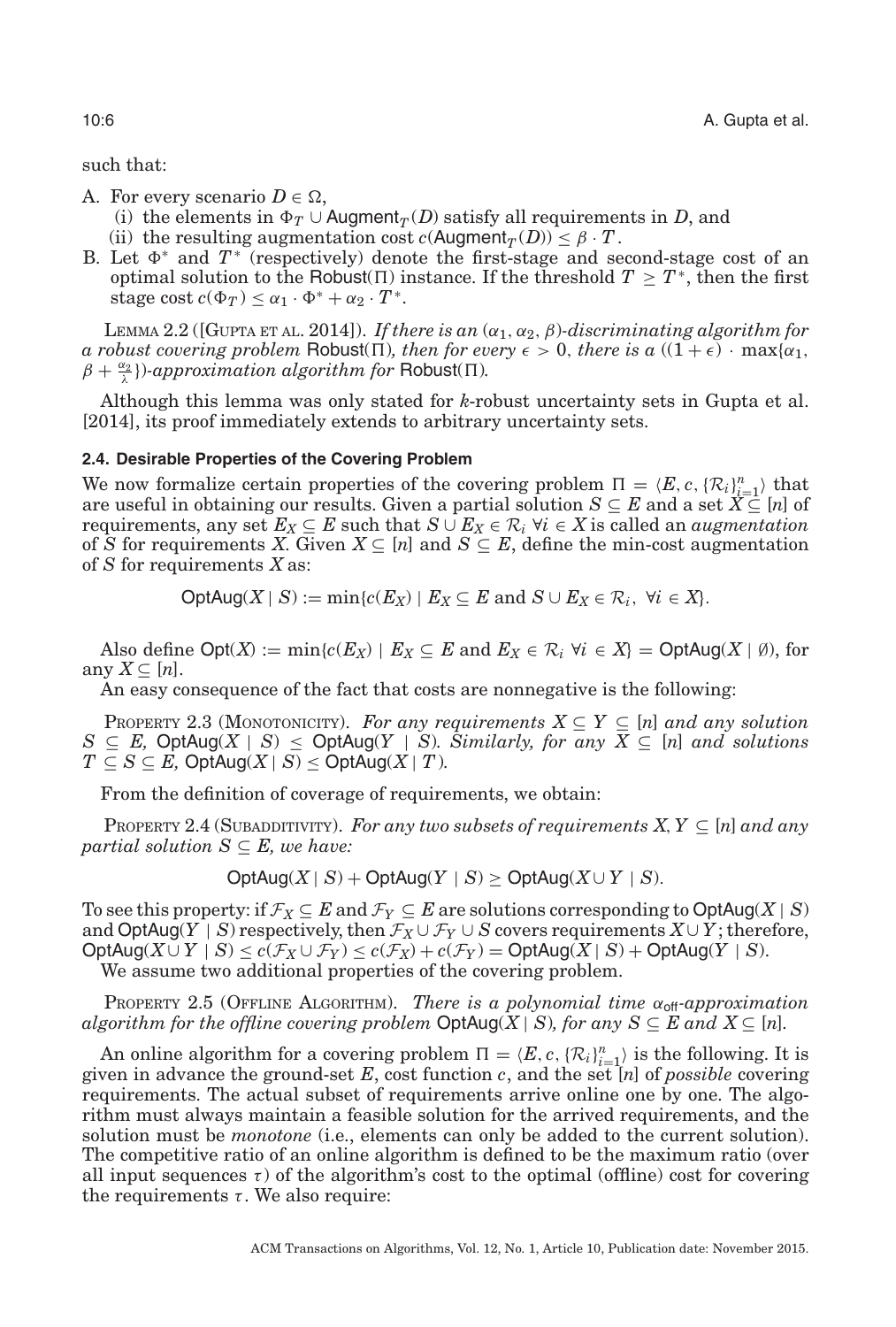Robust and MaxMin Optimization under Matroid and Knapsack Uncertainty Sets 10:7

<span id="page-6-3"></span>PROPERTY 2.6 (ONLINE ALGORITHM). *There is a polynomial-time deterministic*  $\alpha_{\text{on}}$ *competitive algorithm for the online version of*  $\Pi = \langle E, c, \{\mathcal{R}_i\}_{i=1}^n \rangle$ *.* 

## **2.5. Models of Downward-Closed Families**

All covering functions we deal with are monotone nondecreasing. So we may assume, without loss of generality, that the collection  $\Omega$  in both MaxMin( $\Pi$ ) and Robust( $\Pi$ ) is  $downwards-closed,$  that is,  $A \subseteq B$  and  $B \in \Omega \Rightarrow A \in \Omega$ . In this article, we consider the following well-studied classes of downward-closed families.

<span id="page-6-4"></span>*Definition* 2.7 (*p-system*). A downward-closed family  $\Omega \subseteq 2^{[n]}$  is called a *p-system* if and only if:

<span id="page-6-0"></span>
$$
\frac{\max_{I \in \overline{\Omega}(A)} |I|}{\min_{J \in \overline{\Omega}(A)} |J|} \leq p, \quad \text{ for each } A \subseteq [n],
$$

where  $\overline{\Omega}(A)$  denotes the collection of *maximal subsets* in {*S*  $\in \Omega$  : *S*  $\subseteq$  *A*}.

Sets in  $\Omega$  are called *independent sets*. We assume access to a membership-oracle, that given any subset  $I \subseteq [n]$  returns whether or not  $I \in \Omega$ .

<span id="page-6-5"></span>*Definition* 2.8 (*q-knapsack*). Given *q* nonnegative functions  $w^1, \ldots, w^q : [n] \to \mathbb{R}_+$ and capacities  $b_1, \ldots, b_q \in \mathbb{R}_+$ , the *q*-knapsack constrained family is:

$$
\Omega = \left\{ A \subseteq [n] : \sum_{e \in A} w^j(e) \le b_j, \text{ for all } j \in \{1, ..., q\} \right\}.
$$

These constraints model a rich class of downward-closed families. Some interesting special cases of *p*-systems are *p*-matroid intersection [Schrijver [2003\]](#page-20-9) and *p*-set packing [Hurkens and Schrijver [1989;](#page-19-9) Berman [2000\]](#page-19-7); see the appendix in Călinescu et al. [\[2011\]](#page-19-2) for more discussion on *p*-systems. Jenkyns [\[1976\]](#page-20-10) showed that the natural greedy algorithm is a *p*-approximation for maximizing linear functions over *p*-systems, which is the best-known result. Maximizing a linear function over *q*-knapsack constraints is the well-studied class of packing integer programs (PIPs), for example, Srinivasan [\[1999\]](#page-20-11). Again, the greedy algorithm is known to achieve an  $O(q)$ -approximation ratio. When the number of constraints *q* is constant, there is a PTAS [Frieze and Clarke [1984\]](#page-19-10).

# **3. ALGORITHMS FOR MAX-MIN OPTIMIZATION**

<span id="page-6-2"></span>In this section, we give approximation algorithms for constrained max-min optimization, that is, problem (Max- $f$ ) where  $f$  is given by some underlying covering problem and  $\Omega$  is the intersection of a *p*-system and *q*-knapsack. We first consider the case when  $\Omega$  is a *p*-system. Then we show that any knapsack constraint can be reduced to a 1-system (specifically a partition matroid) in a black-box fashion; this enables us to obtain an algorithm for  $\Omega$  being the intersection of a *p*-system and *q*-knapsack. The results of this section assume Properties [2.4](#page-5-0) and [2.6.](#page-6-3)

#### **3.1. Algorithm for p-System Constraints**

<span id="page-6-1"></span>Algorithm 1 for the max-min problem is a greedy algorithm. However, it is relative to the objective of the online algorithm  $A_{on}$  from Property [2.6](#page-6-3) rather than the (approximate) function value itself. For a sequence  $\pi$  of covering requirements, we let  $\mathcal{A}_{on}(\pi) \subseteq E$ denote the solution constructed by the (deterministic) online algorithm A*on* upon seeing the input sequence  $\pi$ .

<span id="page-6-6"></span>THEOREM 3.1. Assuming Properties [2.4](#page-5-0) and [2.6](#page-6-3) Algorithm 1 is a  $((p + 1)\alpha_{\text{on}})$ *approximation algorithm for* MaxMin(Π) *under p-systems.*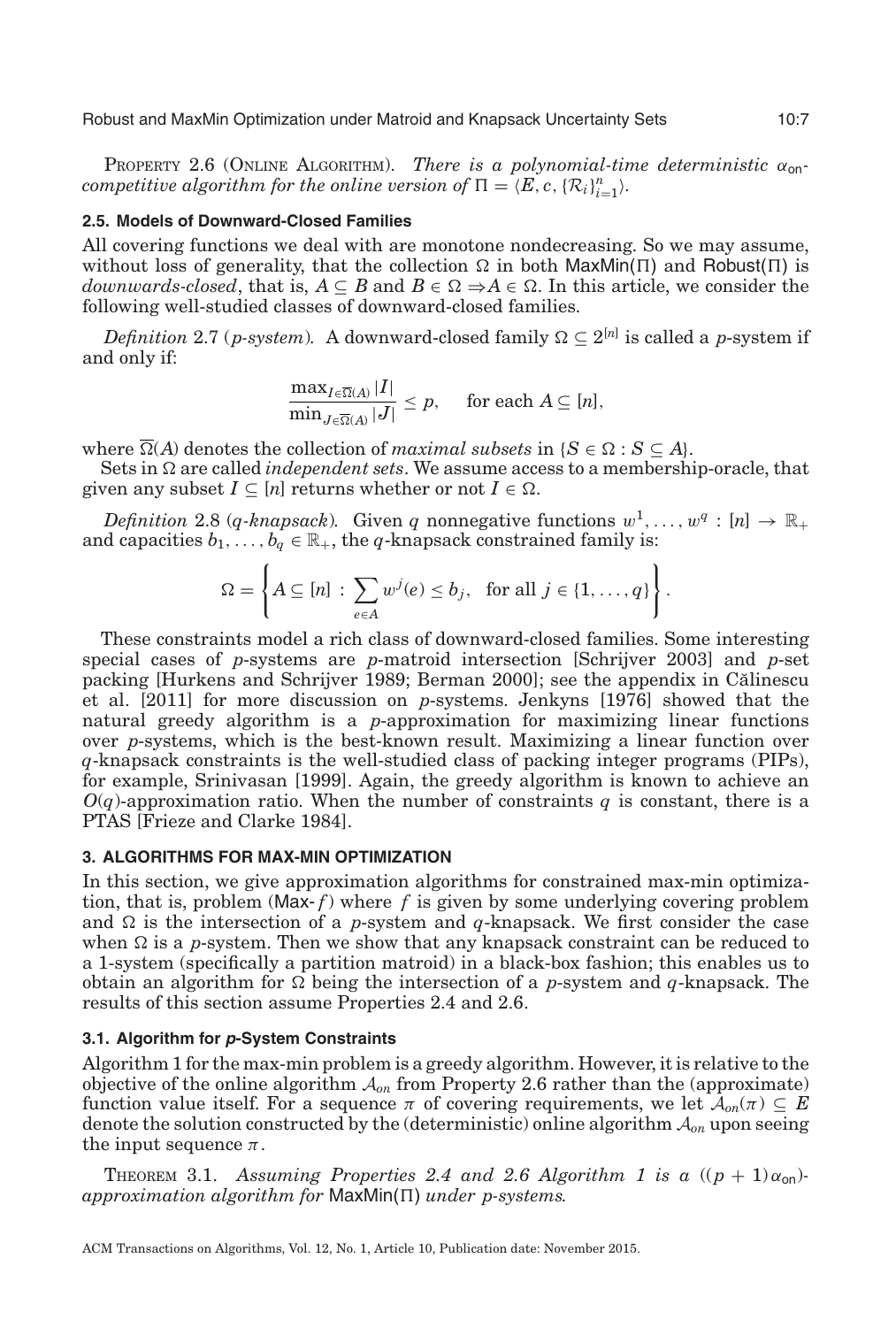## **ALGORITHM 1:** Algorithm for MaxMin( $\Pi$ ) under *p*-system

**Input**: covering instance  $\Pi$  that defines  $f$  and  $p$ -system  $\Omega$ . **let** current scenario  $A_0 \leftarrow \emptyset$ , counter  $i \leftarrow 0$ , input sequence  $\sigma \leftarrow \langle \rangle$ ; **while**  $(\exists e \in [n] \setminus A_i \text{ such that } A_i \cup \{e\} \in \Omega)$  **do**  $a_{i+1} \leftarrow \arg \max \{c(\mathcal{A}_{on}(\sigma \circ e)) - c(\mathcal{A}_{on}(\sigma)) \ : \ e \in [n] \setminus A_i \text{ and } A_i \cup \{e\} \in \Omega\};$ **let**  $\sigma \leftarrow \sigma \circ a_{i+1}, A_{i+1} \leftarrow A_i \cup \{a_{i+1}\}, i \leftarrow i+1;$ **end let**  $D \leftarrow A_i$  be the independent set constructed by the above loop; **Output**: solution *D*.

Proof. The proof of this lemma closely follows that in Călinescu et al. [\[2011\]](#page-19-2) for submodular maximization over a *p*-system. We use slightly more notation than necessary since this proof will be used in the next section as well.

Suppose that the algorithm performed *k* iterations; let  $D = \{a_1, \ldots, a_k\}$  be the ordered set of elements added by the algorithm. Define  $\sigma = \langle \rangle$ ,  $G_0 := \emptyset$ , and  $G_i := \mathcal{A}_{on}(\sigma \circ \gamma)$ *a*<sub>1</sub> ···*a<sub>i</sub>*) for each *i* ∈ [*k*]. Note that *G*<sup>0</sup> ⊆ *G*<sub>1</sub> ⊆ ··· ⊆ *G*<sub>*k*</sub>. It suffices to show that:

$$
\text{OptAug}(B \mid G_0) \le (p+1) \cdot c(G_k \setminus G_0) \qquad \text{for every } B \in \Omega. \tag{3.1}
$$

This would imply  $\text{Opt}(B) \le (p+1) \cdot c(G_k) \le (p+1) \alpha_{\text{on}} \cdot \text{Opt}(D)$  for every  $B \in \Omega$ , and hence that *D* is the desired approximate solution. Also,  $c(G_k)/\alpha_{\text{on}}$  is output as the  $(approximate)$  MaxMin( $\Pi$ ) value.

We use the following claim proved in Călinescu et al. [\[2011\]](#page-19-2), which relies on the properties of a *p*-system.

<span id="page-7-0"></span>CLAIM 3.2 ([CĂLINESCU ET AL. [2011\]](#page-19-2)). *Given p-system*  $\Omega$ ,  $D = \{a_1, \ldots, a_k\} \in \Omega$  and any  $B \in \Omega$ , there exists a partition  $\{B_i\}_{i=1}^k$  of  $B$  such that for all  $i \in [k]$ ,

- $(1)$   $|B_i| \leq p$ , and
- (2) *For every e* ∈ *B*<sub>*i*</sub>, *we have* {*a*<sub>1</sub>, ..., *a*<sub>*i*-1</sub>}  $\bigcup \{e\}$  ∈ Ω.

For any sequence  $\pi$  of requirements and any  $e \in [n]$  define Aug $(e; \pi) := c(\mathcal{A}_{on}(\pi \circ e))$  $c(A_{on}(\pi))$ . Note that this function depends on the particular online algorithm. From the second condition in Claim [3.2,](#page-7-0) it follows that each element of *Bi* was a feasible augmentation to  $\{a_1, \ldots, a_{i-1}\}$  in the *i*<sup>th</sup> iteration of the **while** loop. By the greedy choice,

$$
c(G_i) - c(G_{i-1}) = \text{Aug}(a_i; \sigma \circ a_1 \cdots a_{i-1}) \ge \max_{e \in B_i} \text{Aug}(e; \sigma \circ a_1 \cdots a_{i-1})
$$
  

$$
\ge \frac{1}{|B_i|} \sum_{e \in B_i} \text{Aug}(e; \sigma \circ a_1 \cdots a_{i-1})
$$
  

$$
\ge \frac{1}{|B_i|} \sum_{e \in B_i} \text{OptAug}(\{e\} \mid G_{i-1})
$$
 (3.2)

$$
\geq \frac{1}{|B_i|} \cdot \text{OptAug}(B_i \mid G_{i-1}) \tag{3.3}
$$

$$
\geq \frac{1}{p} \cdot \mathsf{OptAug}(B_i \mid G_{i-1}).\tag{3.4}
$$

Equation (3.2) is by the definition of  $G_{i-1} = \mathcal{A}_{on}(\sigma \circ a_1 \cdots a_{i-1})$ , Equation (3.3) uses the subadditivity Property [2.4,](#page-5-0) and Equation (3.4) is by the first condition in Claim [3.2.](#page-7-0)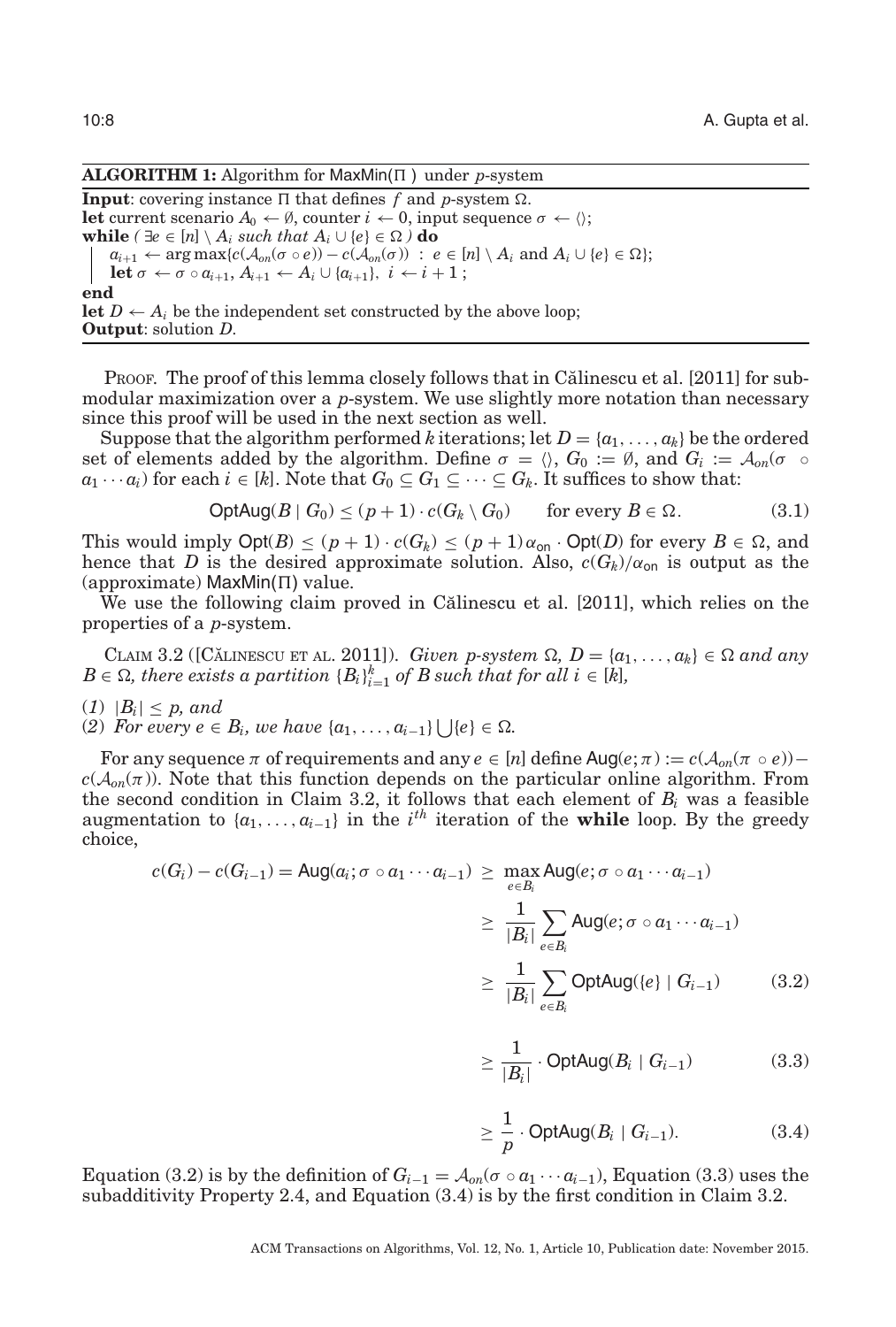Summing over all iterations  $i \in [k]$ , we obtain:

$$
c(G_k) - c(G_0) = \sum_{i=1}^k \text{Aug}(a_i; \sigma \circ a_1 \cdots a_{i-1}) \ge \frac{1}{p} \sum_{i=1}^k \text{OptAug}(B_i \mid G_{i-1})
$$
  

$$
\ge \frac{1}{p} \sum_{i=1}^k \text{OptAug}(B_i \mid G_k),
$$

where the last inequality follows from monotonicity because  $G_{i-1} \subseteq G_k$  for all  $i \in [k]$ .

Using subadditivity Property [2.4,](#page-5-0) we get  $c(G_k) - c(G_0) \geq \frac{1}{p} \cdot \text{OptAug}(\cup_{i=1}^k B_i \mid G_k) =$  $\frac{1}{p} \cdot \mathsf{OptAug}(B \mid G_k).$ 

Let  $J_B := \arg \min \{c(J') \mid J' \subseteq E, \text{ and } G_k \cup J' \in \mathcal{R}_e, \forall e \in B\}$ , that is,  $\text{OptAug}(B \mid A)$  $G_k$ ) =  $c(J_B)$ . Observe that  $J_B \cup (G_k \setminus G_0)$  is a feasible augmentation to  $G_0$  that covers requirements *B*. Thus,

 $\text{OptAug}(B \mid G_0) \leq c(J_B) + c(G_k \setminus G_0) = \text{OptAug}(B \mid G_k) + c(G_k \setminus G_0) \leq (p+1) \cdot c(G_k \setminus G_0).$ 

This completes the proof.  $\square$ 

#### **3.2. Reducing Knapsack Constraints to Partition Matroids**

<span id="page-8-0"></span>In this section, we show that every knapsack constraint can be reduced to a suitable collection of partition matroids. This property is then used to complete the algorithm for MaxMin(  $\Pi$  ) when  $\Omega$  is given by the intersection of a *p*-system a  $q$ -knapsack. Observe that even a single knapsack constraint need not correspond exactly to a small *p*-system. For example, the knapsack with weights  $w_1 = 1$  and  $w_2 = w_3 = \cdots = w_n = 1/n$ , and capacity one is only an (*n*− 1)-system (since both {1} and {2, 3,..., *n*} are maximal independent sets). However, we show that any knapsack constraint can be *approximately* reduced to a partition matroid (which is a 1-system). The main idea in this reduction is an enumeration method from Chekuri and Khanna [\[2005\]](#page-19-11).

A *partition matroid* P on groundset [n] is given by a partition  $\{P_1, \ldots, P_\ell\}$  of [n] into  $\ell$  parts with respective bounds  $n_1, \ldots, n_\ell \geq 0$ . This implicitly defines a family  $\mathcal{I} \subseteq 2^{[n]}$ of *independent sets,* where  $S \in \mathcal{I}$  if and only if  $|S \cap P_j| \le n_j$  for all  $j \in \{1, \ldots, \ell\}$ . Notice that independent sets of a partition matroid form a 1-system according to Definition [2.7.](#page-6-4)

<span id="page-8-1"></span>LEMMA 3.3. *Given any knapsack constraint*  $\sum_{i=1}^{n} w_i \cdot x_i \leq B$  and fixed  $0 < \epsilon \leq 1$ ,  $t$ here is a polynomial-time computable collection of  $T=n^{O(1/\epsilon^2)}$  partition matroids, with  $I_1, \ldots, I_T$  denoting the respective families of independent sets, such that:

- (*1*) For every  $X \in \bigcup_{t=1}^{T} \mathcal{I}_t$ , we have  $\sum_{i \in X} w_i \leq (1+\epsilon) \cdot B$ .
- $(2)$   $\{X \subseteq [n] \mid \sum_{i \in X} w_i \leq B\} \subseteq \bigcup_{t=1}^T \mathcal{I}_t.$

PROOF. Let  $\delta = \epsilon/6$  and  $\beta = \frac{\delta B}{n}$ . Without loss of generality, we assume that  $\max_{i=1}^n w_i \leq B$ . Partition the groundset  $[n]$  into  $G := \lceil \frac{\log(n/\delta)}{\log(1+\delta)} \rceil$  parts as follows.

$$
S_k := \begin{cases} \{i \in [n] : w_i \le \beta\} & \text{if } k = 0\\ \{i \in [n] : \beta \cdot (1 + \delta)^{k-1} < w_i \le \beta \cdot (1 + \delta)^k\} & \text{if } 1 \le k \le G \end{cases}
$$

Let *T* denote the number of nonnegative integer partitions of the number  $\lceil G/\delta \rceil$  into G parts. Note that

$$
T:=\binom{\lceil G/\delta \rceil+G-1}{G-1}\leq \exp(\lceil G/\delta \rceil+G-1)\leq n^{O(1/\delta^2)}.
$$

ACM Transactions on Algorithms, Vol. 12, No. 1, Article 10, Publication date: November 2015.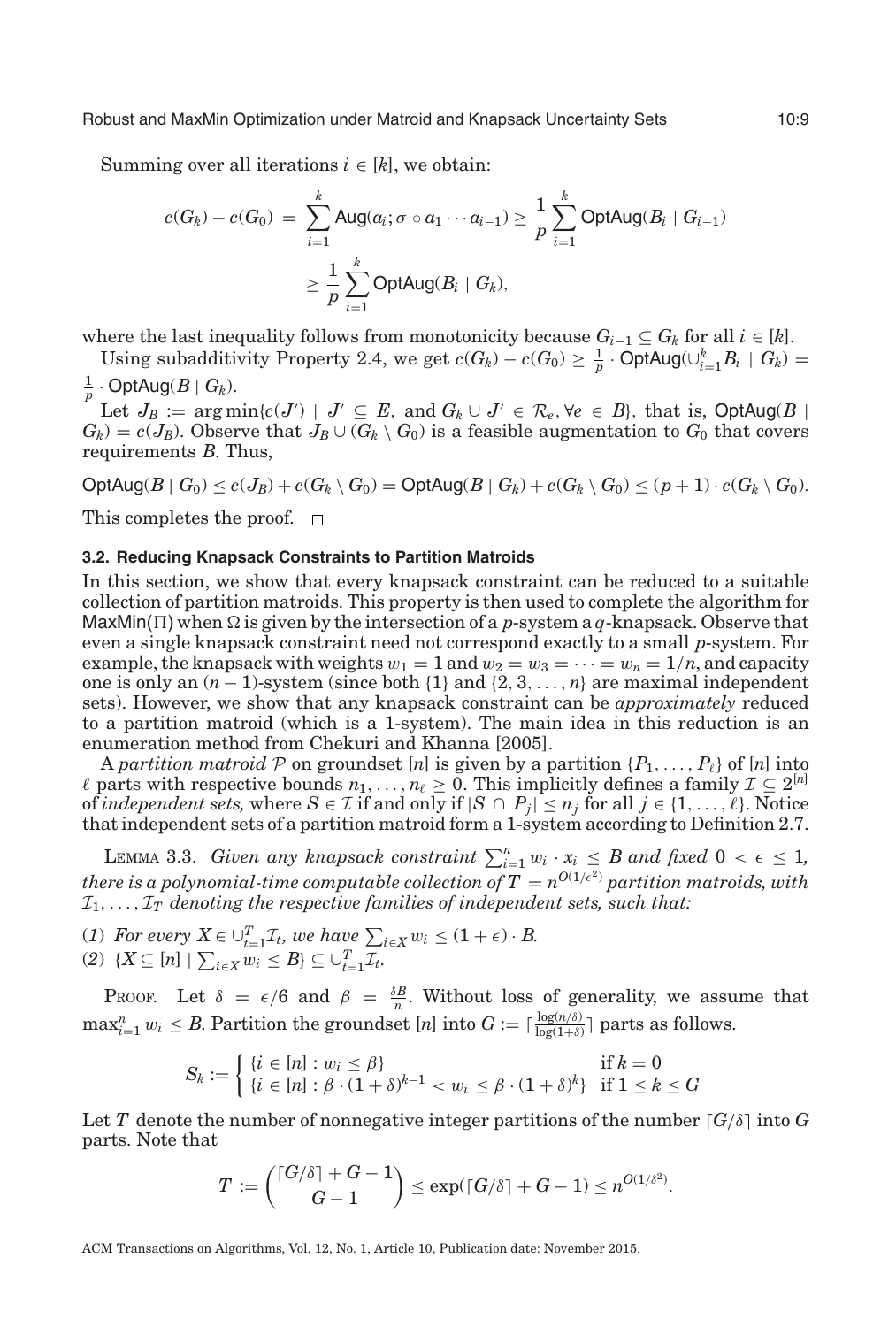We will define a collection of *T partition matroids* on [*n*], each over the partition  ${S_0, S_1, \ldots, S_G}$ . For any integer partition  $\tau = {U_k}_{k=1}^G$  of  $G/\delta$  (i.e.  $U_k \geq 0$  are integers and  $\sum_{k} U_k = [G/\delta]$ , define a partition matroid  $\mathcal{P}_{\tau}$  that has bounds  $N_k(\tau)$  on each part *Sk*, where

$$
N_k(\tau) := \left\{ \begin{matrix} \infty & \text{if } k = 0 \\ \lfloor \frac{n \cdot (U_k+1)}{G \cdot (1+\delta)^{k-1}} \rfloor & \text{if } 1 \leq k \leq G \end{matrix} \right. .
$$

We let  $\mathcal{I}_{\tau}$  denote the independent sets of  $\mathcal{P}_{\tau}$ . Clearly this collection of partition matroids can be constructed in polynomial time for fixed  $\epsilon$ . We now show that this collection satisfies the two properties in the lemma.

**(1)** Consider any  $X \in \mathcal{I}_{\tau}$ , an independent set in some partition matroid  $\mathcal{P}_{\tau}$ . The total weight of elements  $X \cap S_0$  is at most  $n \cdot \beta \leq \delta \cdot B$ . For any group  $1 \leq k \leq G$ , the weight of elements  $X ∩ S_k$  is at most:

$$
|X \cap S_k| \cdot \beta (1+\delta)^k \le N_k(\tau) \cdot \beta (1+\delta)^k \le \delta (1+\delta) (U_k+1) \cdot \frac{B}{G}.
$$

Hence, the total weight of all elements in *X* is at most:

$$
\delta B + \delta (1 + \delta) \frac{B}{G} \cdot \left( \sum_{k=1}^{G} U_k + G \right) \leq \delta B + \delta (1 + \delta) \frac{B}{G} \cdot \left( \frac{G}{\delta} + 1 + G \right)
$$
  

$$
\leq \delta B + \delta (1 + \delta) \frac{B}{G} \cdot \left( \frac{G}{\delta} + 2G \right)
$$
  

$$
\leq \delta B + (1 + \delta) \cdot (B + 2\delta B)
$$
  

$$
\leq B + 6\delta B.
$$

Above we use  $\delta \leq 1$ . Finally, since  $\delta = \epsilon/6$ , we obtain the first condition.

**(2)** Consider any  $Y \subseteq [n]$  that satisfies the knapsack constraint, that is,  $\sum_{i \in Y} w_i \leq B$ . We will show that *Y* lies in  $\mathcal{I}_{\tau}$ , for some integer partition  $\tau$  of  $G/\delta$  as above. For each  $1 \leq k \leq G$  let  $Q_k$  denote the weight of elements in  $Y \cap S_k$ , and  $U_k$  be the unique integer  $\text{that satisfies } U_k \cdot \frac{\delta B}{G} \leq Q_k < (U_k+1) \cdot \frac{\delta B}{G}. \text{ Define } \tau \text{ to be the integer partition } \{U_k\}_{k=1}^G. \text{ We}$ have  $\sum_k U_k \leq G/\delta$ , which follows from the fact  $B \geq \sum_k Q_k \geq \frac{\delta B}{G} \cdot \sum_k U_k$ . By increasing *U<sub>k</sub>s arbitrarily so that they total to*  $\lceil G / \delta \rceil$ *, we obtain a feasible integer partition τ. We* now claim that *Y* lies in  $I_t$ . Since each element of  $S_k$  (for  $k \geq 1$ ) has weight at least  $\beta$  ·  $(1+\delta)^{k-1}$ , we have

<span id="page-9-0"></span>
$$
|Y\cap S_k|\leq \frac{Q_k}{\beta\,(1+\delta)^{k-1}}\leq \frac{(U_k+1)\cdot \delta B/G}{(1+\delta)^{k-1}\cdot \delta B/n}=\frac{n\cdot (U_k+1)}{G\cdot (1+\delta)^{k-1}}.
$$

Since  $|Y \cap S_k|$  is integral, we obtain  $|Y \cap S_k| \leq \lfloor \frac{n \cdot (U_k+1)}{G \cdot (1+\delta)^{k-1}} \rfloor \leq N_k(\tau)$ . Thus,  $Y \in \mathcal{I}_{\tau}$  and we obtain the second condition.  $\Box$ 

#### **3.3. Algorithm for p-System and q-Knapsack Constraints**

Here we consider  $MaxMin(\Pi)$  when  $\Omega$  is the intersection of *p*-system M and a *q*knapsack (as in Definition [2.8\)](#page-6-5). The idea is to reduce the *q*-knapsack to a single knapsack (losing factor  $\approx q$ ), then use Lemma [3.3](#page-8-1) to reduce the knapsack to a 1-system, and finally apply Theorem [3.1](#page-6-6) on the resulting  $p + 1$  system. Details appear below.

By scaling weights in the knapsack constraints, we may assume, without loss of generality, that each knapsack has capacity exactly one; let  $w^1, \ldots, w^q$  denote the weights in the  $q$  knapsack constraints. We also assume, without loss of generality, that each singleton element satisfies the *q*-knapsack; otherwise, such elements can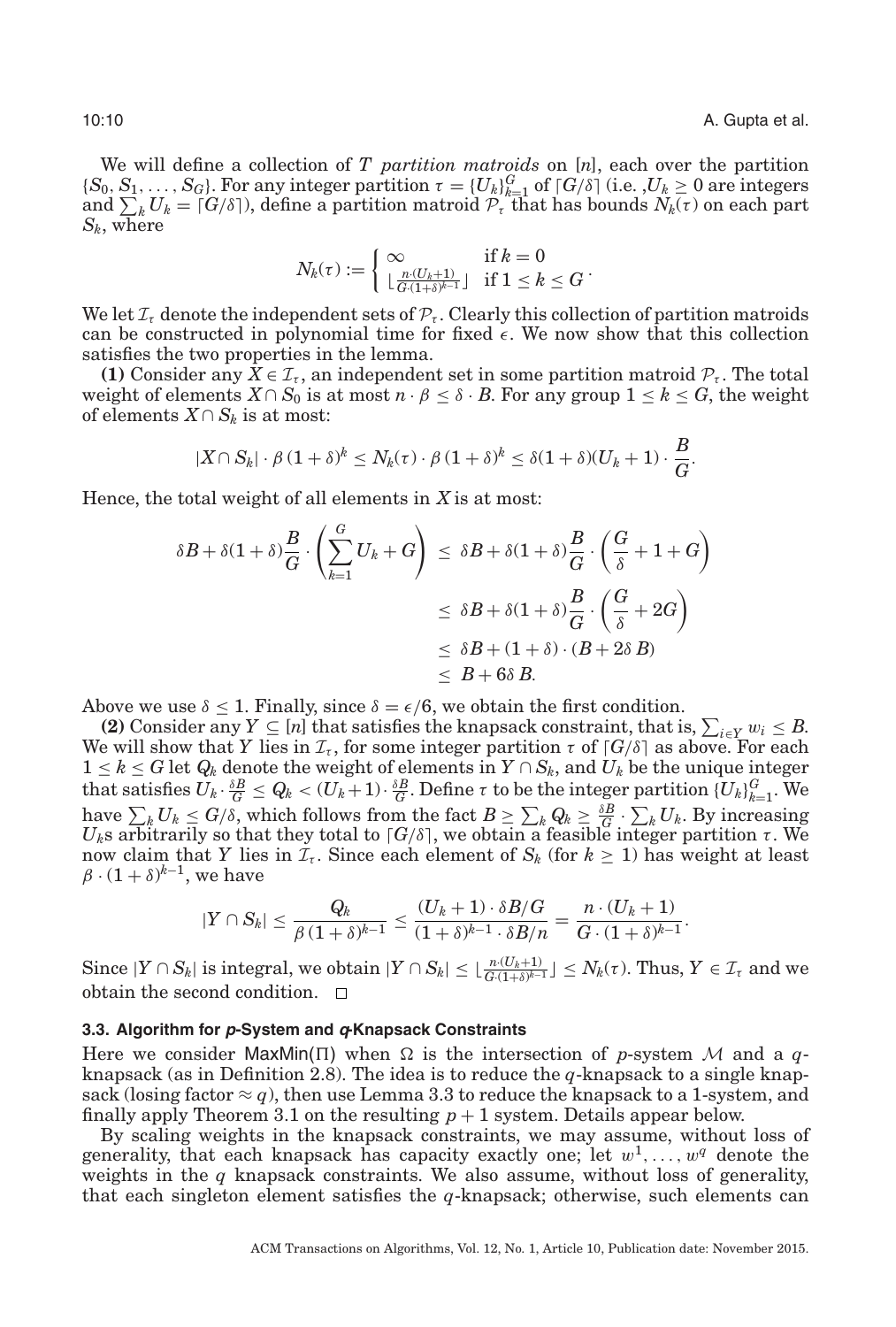be dropped from the groundset. The algorithm for  $\text{MaxMin}(\Pi)$  under *p*-system and *q*-knapsack constraints is as follows.

- (1) Approximate the *q*-knapsack by a single knapsack with weights  $\sum_{j=1}^{q} w^j$  and capacity *q*; applying Lemma [3.3](#page-8-1) with  $\epsilon = \frac{1}{2}$  on this knapsack, let  $\{I_j\}_{j=1}^L$  denote the independent sets of the resulting partition matroids. Note that  $L = n^{O(1)}$ .
- (2) For each  $j \in \{1, ..., L\}$ , define  $\Sigma_j := \mathcal{M} \bigcap \mathcal{I}_j$ .
- (3) Run the algorithm from Theorem [3.1](#page-6-6) under each  $p + 1$  system  ${\{\Sigma_j\}}_{j=1}^L$  to obtain solutions  $\{E_j \in \Sigma_j\}_{j=1}^L$ .
- (4) Let  $j^*$  ← arg max $^L_{j=1}$   $c(\mathcal{A}_{on}(E_j))$ .
- (5) Partition  $E_{j^*}$  into  $\{\omega_i\}_{i=1}^{3q}$  such that each  $\omega_i \in \Omega$ , as per Claim [3.5.](#page-10-0)
- (6) Output  $\omega_i$ <sup>∗</sup> where  $i^*$  ← arg max ${}^{3q}_{i=1}$  *c*( $\mathcal{A}_{off}(\omega_i)$ ). Here we use the offline algorithm from Property [2.5.](#page-5-1)

Observe that in Step 2 of this algorithm, each  $\Sigma_j$  is a  $(p+1)$ -system since it is the intersection of  $M$  which is a *p*-system and  $\mathcal{I}_j$  which is a 1-system (independent sets of a partition matroid). We now establish the approximation ratio of this algorithm.

<span id="page-10-1"></span>CLAIM 3.4.  $\Omega \subseteq \cup_{j=1}^{L} \Sigma_j$ .

PROOF. For any  $\omega \in \Omega$ , we have  $\sum_{e \in \omega} w^{i}(e) \leq 1$  for all  $i \in [q]$ . Hence  $\sum_{e \in \omega} \sum_{i=1}^{q} w^{i}(e) \leq$ *q*, i.e. it satisfies the combined knapsack constraint. Now by Lemma [3.3](#page-8-1) (2), we obtain  $\omega \in \bigcup_{j=1}^{L} \mathcal{I}_j.$ 

Finally, since  $\omega \in \Omega \subseteq M$ , we have  $\omega \in \cup_{j=1}^{L} \Sigma_j$ .

<span id="page-10-0"></span>CLAIM 3.5. For each  $\tau \in \bigcup_{j=1}^{L} \Sigma_j$  there is a polynomial-time computable collection  $\{\omega_i\}_{i=1}^{3q}$  such that  $\tau = \bigcup_{\ell=1}^{3q} \omega_\ell$ , and  $\omega_\ell \in \Omega$  for all  $\ell \in [3q]$ .

PROOF. Consider any  $\tau \in \Sigma := \cup_{j=1}^L \Sigma_j$ . Note that  $\tau \in \mathcal{M}$ , so any subset of  $\tau$  is also in M (which is downwards-closed). We will show that there is a partition of  $\tau$  into  $\{\omega_\ell\}_{\ell=1}^{3q}$  such that each  $\omega_\ell$  satisfies the *q*-knapsack. This suffices to prove the claim. Since  $\tau \in \bigcup_{j=1}^{L} \mathcal{I}_j$ , by Lemma [3.3](#page-8-1) (1) it follows that  $\sum_{e \in \tau} \sum_{i=1}^{q} w^i(e) \leq \frac{3}{2}q$ . Starting with the trivial partition of  $\tau$  into singleton elements, greedily merge parts as long as each part satisfies the *q*-knapsack, until no further merge is possible. Note that the trivial partition is indeed feasible since each element satisfies the *q*-knapsack. Let  $\{\omega_{\ell}\}_{\ell=1}^{r}$  denote the parts in the final partition; we will show  $r \leq 3q$  which would prove the claim. Observe that for any pair  $\{\omega,\omega'\}$ , it must be that  $\omega \cup \omega'$  violates *some* knapsack; therefore,  $\sum_{e \in \omega \cup \omega'} \sum_{i=1}^{q} w^i(e) > 1$ . Adding this inequality over the *r* pairs  $\{\omega_1, \omega_2\}, \{\omega_2, \omega_3\}, \cdots \{\omega_r, \omega_1\},$  we obtain  $2 \sum_{e \in \tau} \sum_{i=1}^q w^i(e) > r$ . On the other hand,  $\sum_{e \in \tau} \sum_{i=1}^{q} w^{i}(e) \leq \frac{3}{2}q$ , which implies  $r < 3q$ .

<span id="page-10-2"></span>**THEOREM** 3.6. Assuming Properties [2.4,](#page-5-0) [2.5,](#page-5-1) and [2.6,](#page-6-3) there is an  $O((p + 1)(q + 1))$ 1) αoff αon)*-approximation algorithm for* MaxMin() *under a p-system and q-knapsack constraint.*

Proof. Let Opt<sub>*i*</sub> denote the optimal value of MaxMin( $\Pi$ ) under  $p + 1$  system  $\Sigma_j$ , for each  $j \in [L]$ . By Claim [3.4,](#page-10-1) we have  $\max_{j=1}^L \mathsf{Opt}_j \geq \mathsf{Opt}$ , the optimal value of MaxMin( $\Pi$ ) under  $\Omega$ . Observe that Theorem [3.1](#page-6-6) actually implies  $c(\mathcal{A}_{on}(E_j)) \geq \frac{1}{p+2} \cdot \textsf{Opt}_j$  for each  $j \in [q].$  Thus,  $c(\mathcal{A}_{on}(E_{j^*})) \geq \frac{1}{p+2} \cdot \mathsf{Opt};$  hence,  $\mathsf{Opt}(E_{j^*}) \geq \frac{1}{\alpha_{on}(p+2)} \cdot \mathsf{Opt}.$  Now consider the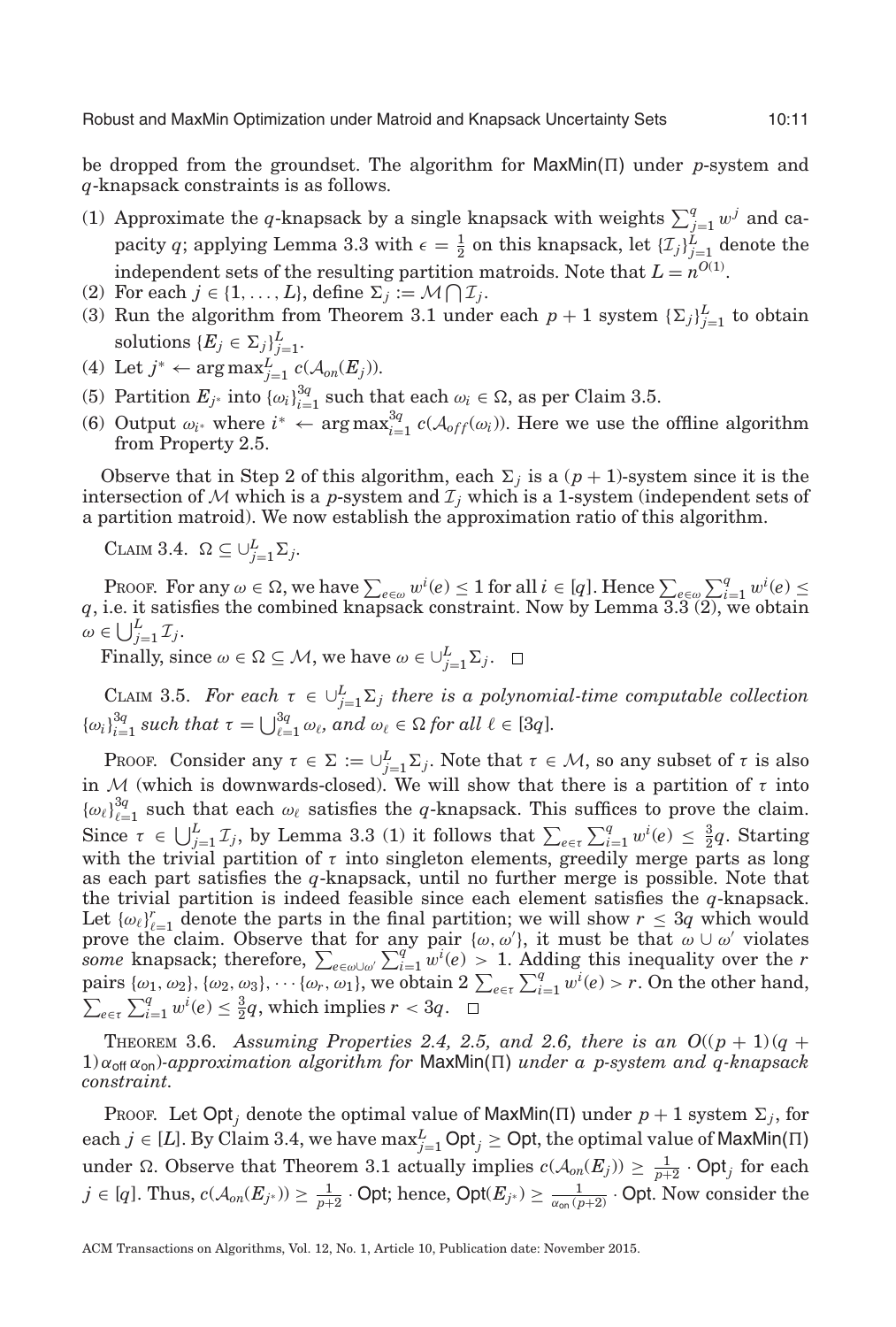partition  ${\{\omega_i\}}_{i=1}^{3q}$  of  $E_{j^*}$  from Claim [3.5.](#page-10-0) By the subadditivity property,  $\sum_{i=1}^{3q} \text{Opt}(\omega_i) \geq$  $\text{Opt}(E_{j^*})$ ; that is, there is some  $i' \in [3q]$  with  $\text{Opt}(\omega_{i'}) \ge \frac{1}{\alpha_{\text{on}}(p+2)(3q)} \cdot \text{Opt.}$  Thus, the  $i^*$ found using the offline algorithm (Property [2.5\)](#page-5-1) satisfies  $Opt(\omega_{i^*}) \ge \frac{1}{\alpha_{\text{on}}\alpha_{\text{off}}(p+2)(3q)}$ . Opt. The approximate MaxMin( $\Pi$ ) value is  $c(\mathcal{A}_{off}(\omega_{i^*}))/\alpha_{off}$ .  $\Box$ 

*Remark:* We can obtain a better approximation guarantee of  $O((p+1)(q+1)\alpha_{\text{on}})$ in Theorem [3.6](#page-10-2) using randomization, but where the algorithm does not output the approximate max-min value. The algorithm is same as the above, except for the last step, where we output  $\omega_{\ell}$  for  $\ell \in [3q]$  chosen *uniformly at random*. From the above proof of Theorem [3.6,](#page-10-2) it follows that:

<span id="page-11-0"></span>
$$
E[\mathsf{Opt}(\omega_\ell)] = \frac{1}{3q} \sum_{i=1}^{3q} \mathsf{Opt}(\omega_i) \geq \frac{\mathsf{Opt}(E_{j^*})}{3q} \geq \frac{1}{\alpha_{\mathsf{on}}\left(p+2\right)(3q)} \cdot \mathsf{Opt}.
$$

# **4. GENERAL FRAMEWORK FOR ROBUST COVERING PROBLEMS**

In this section, we present an abstract framework for robust covering problems under  $any$  *uncertainty set*  $\Omega$ , as long as we are given access to offline, online, and max-min algorithms for the base covering problem. Formally, this requires Properties [2.5,](#page-5-1) [2.6,](#page-6-3) and the following additional property (recall the notation from Section [2\)](#page-3-0).

<span id="page-11-1"></span>PROPERTY 4.1 (MAX-MIN ALGORITHM). *There is an* αmm*-approximation algorithm for the max-min problem:*

Given input 
$$
S \subseteq E
$$
, MaxMin(S) := max min {c(A) | S \cup A \in R<sub>i</sub>, \forall i \in X}.

<span id="page-11-3"></span>THEOREM 4.2. *Under Properties* [2.4,](#page-5-0) [2.5,](#page-5-1) [2.6,](#page-6-3) and [4.1,](#page-11-1) Algorithm 2 is an  $O(\alpha_{\text{off}}$ .  $\alpha_{\text{on}} \cdot \alpha_{\text{mm}}$ )-approximation algorithm for the robust covering problem Robust( $\Pi$ ) =  $\langle E, c, \{R_i\}_{i=1}^n, \Omega, \lambda \rangle.$ 

PROOF. The algorithm proceeds as follows.

|  |  |  | <b>ALGORITHM 2:</b> Algorithm Robust-with-General-Uncertainty-Sets |  |
|--|--|--|--------------------------------------------------------------------|--|
|--|--|--|--------------------------------------------------------------------|--|

**Input**: Robust $(\Pi)$  instance and threshold  $T$ . **let** counter  $t \leftarrow 0$ , initial online algorithm's input  $\sigma = \langle \rangle$ , initial online solution  $F_0 \leftarrow \emptyset$ ; **repeat**  $\textbf{set } t \leftarrow t + 1$ ;

**let**  $E_t$  ⊆ [*n*] be the scenario returned by the algorithm of Property 4.1 on MaxMin( $F_{t-1}$ ); **let**  $\sigma \leftarrow \sigma \circ E_t$ , and  $F_t \leftarrow A_{on}(\sigma)$  be the current online solution; **until**  $c(F_t) - c(F_{t-1}) \leq 2\alpha_{\text{on}} \cdot T$ ; **set**  $τ$  ←  $t$  − 1; **Output**: first-stage solution  $\Phi_T := F_\tau$ , and second-stage solution Augment<sub>*T*</sub> where for any  $\omega \subseteq [n]$ , Augment<sub>*T*</sub>( $\omega$ ) is the solution of the offline algorithm (Property 2.5) for the problem OptAug( $\omega | \Phi_T$ ).

Let  $\Phi^* \subseteq E$  denote the optimal first stage solution (and its cost), and  $T^*$  the optimal second-stage cost; therefore, the optimal value is  $\Phi^* + \lambda \cdot T^*$  (notation as in Definition [2.1\)](#page-4-1). We prove the performance guarantee using the following claims.

<span id="page-11-2"></span>CLAIM 4.3 (GENERAL 2ND STAGE). For any  $T \geq 0$  and  $X \in \Omega$ ,

- *elements*  $\Phi_T \bigcup$  Augment $_T(X)$  *satisfy all the requirements in X, and*
- $c(Augment_T(\bar{X})) \leq 2\alpha_{off} \cdot \alpha_{mm} \cdot \alpha_{on} \cdot T$ .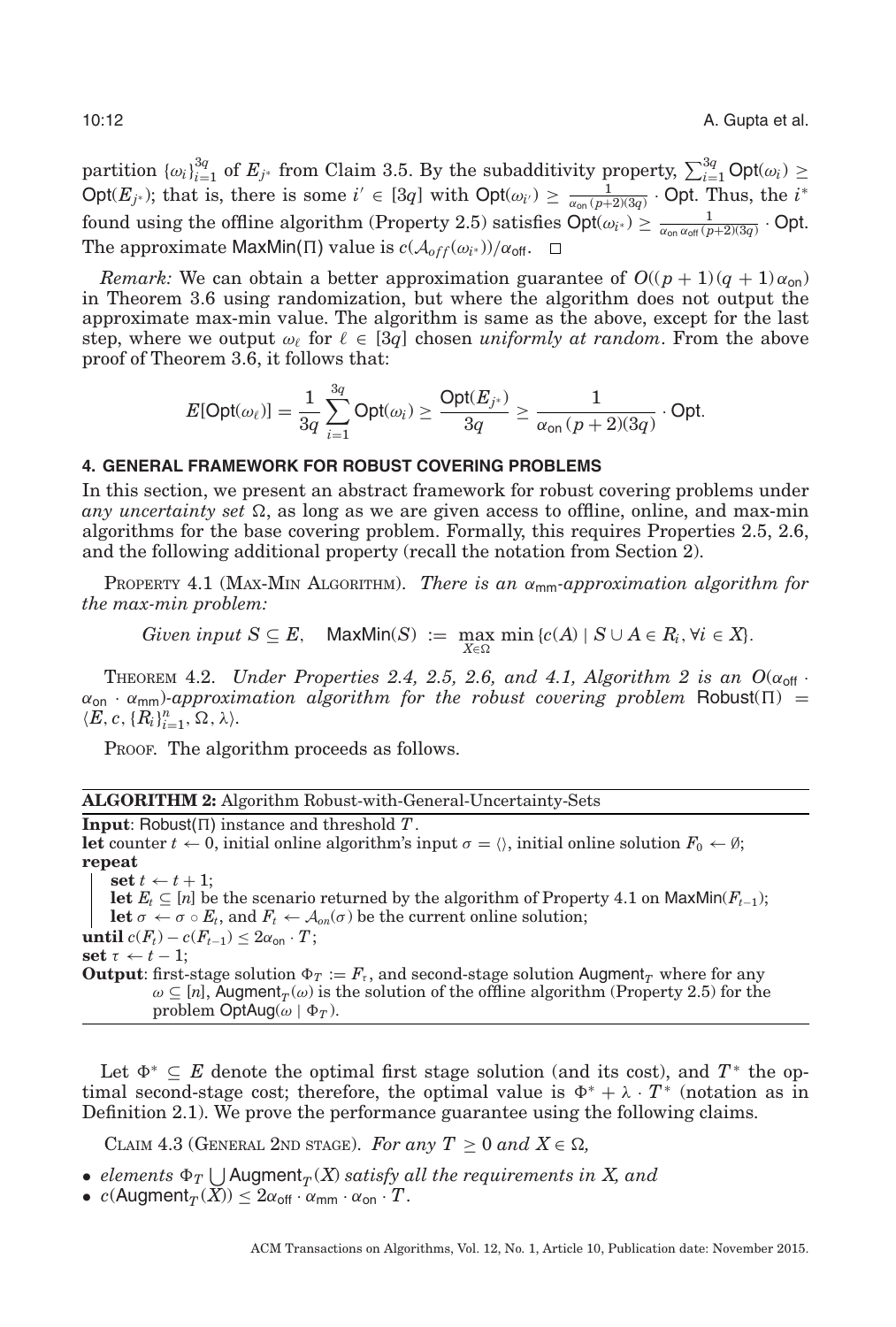Robust and MaxMin Optimization under Matroid and Knapsack Uncertainty Sets 10:13

Proof. It is clear that  $\Phi_T \bigcup$  Augment $_T(X)$  satisfy all requirements in  $X$ . By the choice of set  $E_{\tau+1}$  in the last iteration, for any  $X \in \Omega$ , we have:

$$
\mathsf{OptAug}(X \mid F_\tau) \le \alpha_{\mathsf{mm}} \cdot \mathsf{OptAug}(E_{\tau+1} \mid F_\tau) \le \alpha_{\mathsf{mm}} \cdot (c(F_{\tau+1}) - c(F_\tau)) \le 2 \alpha_{\mathsf{mm}} \cdot \alpha_{\mathsf{on}} \cdot T
$$

The first inequality is by Property [4.1,](#page-11-1) the second inequality uses the fact that  $F_{\tau+1} \supseteq F_{\tau}$ (since we use an online algorithm to augment  $F_{t-1}$  to  $F_t$ ),<sup>[3](#page-12-1)</sup> and the last inequality follows from the termination condition of the repeat loop. Finally, since  $\text{Augment}_T(X)$ is an  $\alpha_{\text{off}}$ -approximation to OptAug(*X* |  $F_\tau$ ), we obtain the claim.  $\Box$ 

<span id="page-12-3"></span>CLAIM 4.4.  $Opt(\cup_{t\leq \tau} E_t) \leq \tau \cdot T^* + \Phi^*$ .

Proof. Since each  $E_t \in \Omega$  (these are solutions to the MaxMin instances), the bound on the second-stage optimal cost gives  $\text{OptAug}(E_t \mid \Phi^*) \leq T^*$  for all  $t \leq \tau$ . By subadditivity (Property [2.4\)](#page-5-0), we have  $\text{OptAug}(\cup_{t\leq\tau} E_t | \Phi^*) \leq \tau \cdot T^*$ , which immediately implies the claim.

<span id="page-12-2"></span>
$$
\text{CLAIM 4.5. Opt}(\cup_{t \leq \tau} E_t) \geq \frac{1}{\alpha_{\text{on}}} \cdot c(F_{\tau}).
$$

PROOF. This follows directly from the competitiveness of the online algorithm in Property [2.6.](#page-6-3)  $\Box$ 

<span id="page-12-4"></span>CLAIM 4.6 (GENERAL 1ST STAGE). *If*  $T \geq T^*$ , then  $c(\Phi_T) = c(F_\tau) \leq 2\alpha_{\text{on}} \cdot \Phi^*$ .

PROOF. We have  $c(F_\tau) = \sum_{t=1}^\tau [c(F_t) - c(F_{t-1})] > 2\alpha_{\text{on}}\tau \cdot T \geq 2\alpha_{\text{on}}\tau \cdot T^*$  by the termination condition. Combined with Claim [4.5,](#page-12-2) we have  $Opt(\bigcup_{t \leq \tau} E_t) \geq 2\tau \cdot T^*$ . Now using Claim [4.4,](#page-12-3) we have  $\tau \cdot T^* \leq \Phi^*$ , and hence  $\text{Opt}(\cup_{t \leq \tau} E_t) \leq \overline{2} \cdot \Phi^*$ . Finally, using Claim [4.5](#page-12-2) again, we obtain  $c(F_\tau) \leq 2\alpha_{\text{on}} \cdot \Phi^*$ .  $\Box$ 

Claims [4.3](#page-11-2) and [4.6](#page-12-4) imply that the above algorithm is a  $(2\alpha_{\text{on}}, 0, 2\alpha_{\text{mm}}\alpha_{\text{on}}\alpha_{\text{off}})$ discriminating algorithm for the robust problem Robust( $\Pi$ ) =  $\langle E, c, \{R_i\}_{i=1}^n, \Omega, \lambda \rangle$ . Now, using Lemma [2.2,](#page-5-2) we obtain Theorem [4.2.](#page-11-3)

*Explicit uncertainty sets*. An easy consequence of Theorem [4.2](#page-11-3) is for the *explicit scenario* model of robust covering problems [Dhamdhere et al. [2005;](#page-19-5) Golovin et al. [2006\]](#page-19-6), where  $\Omega$  is specified as a list of possible scenarios. In this case, the MaxMin problem can be solved using the  $\alpha_{\text{off}}$ -approximation algorithm from Property [2.5,](#page-5-1) which implies an  $O(\alpha_{\text{off}}^2 \alpha_{\text{on}})$ -approximation for the robust version. In fact, we can do slightly better—observing that in this case the algorithm for second-stage augmentation is the same as the Max-Min algorithm, we obtain an  $O(\alpha_{\text{off}} \cdot \alpha_{\text{on}})$ -approximation algorithm for robust covering with explicit scenarios. As an application of this result, we obtain an *O*(log *n*) approximation for robust Steiner forest with explicit scenarios, which is the best result known for this problem.

## **5. ROBUST COVERING UNDER P-SYSTEM AND Q-KNAPSACK UNCERTAINTY SETS**

<span id="page-12-0"></span>Recall that any uncertainty set  $\Omega$  for a robust covering problem can be assumed, without loss of generality, to be *downward-closed*, that is,  $X \in \Omega$  and  $Y \subseteq X$  implies  $Y \in \Omega$ . For example, in the *k*-robust model [Feige et al. [2007\]](#page-19-4),  $\Omega = \{ S \subseteq [n] : |S| \le k \}$ . Hence, it is of interest to obtain good approximation algorithms for robust covering when  $\Omega$ is specified by means of general models for downward-closed families. In this section, we consider the two well-studied models of *p*-systems and *q*-knapsacks (Definitions [2.7](#page-6-4) and [2.8\)](#page-6-5).

<span id="page-12-1"></span><sup>3</sup>This is the technical reason we need an online algorithm. If instead we had used an offline algorithm to compute  $F_t$ , then  $F_t \not\supseteq F_{t-1}$ , and we could not upper bound the augmentation cost OptAug( $E_t$  |  $F_{t-1}$ ) by  $c(F_t) - c(F_{t-1}).$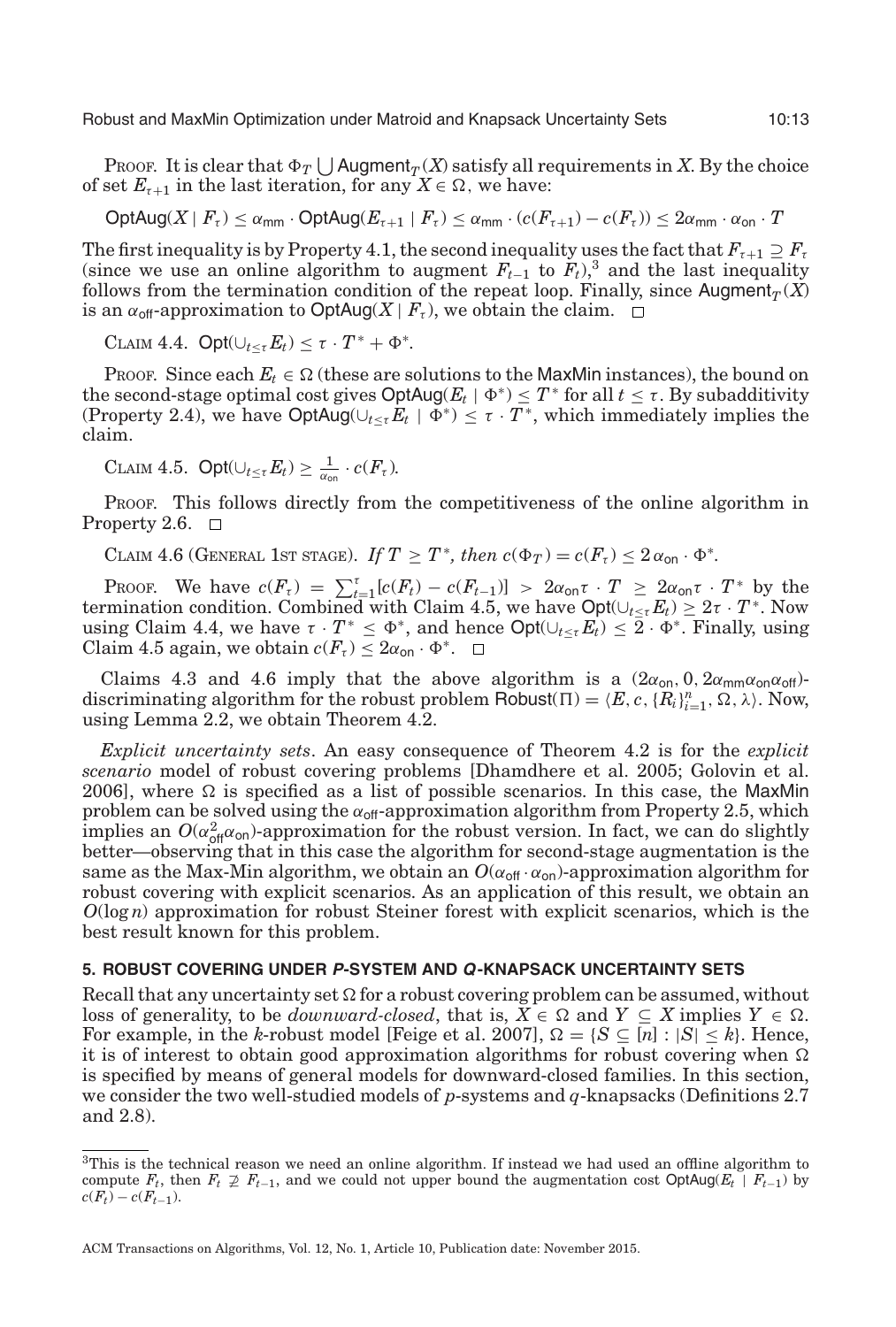The result of this section says the following: *if we can solve both the offline and online versions of a covering problem well, we get good algorithms for Robust*( $\Pi$ )*under uncertainty sets given by the intersection of p-systems and q-knapsack constraints*. Naturally, the performance depends on *p* and *q*; we note that this is unavoidable due to complexity considerations. Based on Theorem [4.2,](#page-11-3) it suffices to give an approximation algorithm for the max-min problem under *p*-systems and *q*-knapsack constraints; therefore, The-orem [3.6](#page-10-2) combined with Theorem [4.2](#page-11-3) implies an  $O((p+1)(q+1)\alpha_{\text{on}}^2 \alpha_{\text{off}}^2)$ -approximation ratio. However, we can obtain a better guarantee by considering the algorithm for Robust( $\Pi$ ) directly. Formally, we show that:

<span id="page-13-2"></span>THEOREM 5.1. *Under Properties [2.4,](#page-5-0) [2.5,](#page-5-1) and [2.6,](#page-6-3) the robust covering problem*  $\text{Robust}(\Pi)\langle E, c, \{R_i\}_{i=1}^m, \Omega, \lambda \rangle$  *admits an*  $O((p+1) \cdot (q+1) \cdot \alpha_{\text{off}} \cdot \alpha_{\text{on}})$ *-approximation*  $guarantee\ when\ \Omega\ is\ given\ by\ the\ intersection\ of\ a\ p\-system\ and\ q\-known\ n$ napsack constraints.

The outline of the proof is same as for Theorem [3.6.](#page-10-2) We first consider the case when the uncertainty set is a *p*-system (Section [5.1\)](#page-13-0). Then, using the reduction in Lemma [3.3,](#page-8-1) we solve a suitable instance of Robust( $\Pi$ ) under a ( $p + 1$ )-system uncertainty set.

#### **5.1. p-System Uncertainty Sets**

<span id="page-13-0"></span>In this section, we consider Robust( $\Pi$ ) when the uncertainty set  $\Omega$  is some *p*-system. The algorithm is a combination of the ones in Theorem [4.2](#page-11-3) and Theorem [3.1.](#page-6-6) We start with an empty solution and use the online algorithm to greedily try and build a scenario of large cost. If we do find a scenario that has high cost, then we augment our current solution to cover this scenario (again using the online algorithm) and continue. The algorithm is given as Algorithm 3 below.

#### **ALGORITHM 3:** Algorithm Robust-with-*p*-system-Uncertainty-Sets

<span id="page-13-3"></span>**Input:** Robust $(\Pi)$  instance and bound  $T$ . **let** counter  $t \leftarrow 0$ , initial online algorithm's input  $\sigma = \langle \rangle$ , initial online solution  $F_0 \leftarrow \emptyset$ ; **repeat**  $\textbf{set } t \leftarrow t + 1;$ **let** current scenario  $A_0^t \leftarrow \emptyset$ , counter  $i \leftarrow 0$ ; **while**  $(\exists e \in [n] \setminus A_i^t \text{ such that } A_i^t \cup \{e\} \in \Omega)$  **do**  $a_{i+1} \leftarrow \arg \max \{c(\mathcal{A}_{on}(\sigma \circ e)) - c(\mathcal{A}_{on}(\sigma)) \mid e \in [n] \setminus A_i^t \text{ and } A_i^t \cup \{e\} \in \Omega\};$  $\mathbf{let} \ \sigma \leftarrow \sigma \circ a_{i+1}, A_{i+1}^t \leftarrow A_i^t \cup \{a_{i+1}\}, i \leftarrow i+1;$ **end let**  $E_t \leftarrow A_i^t$  be the scenario constructed by the above loop; **let**  $F_t \leftarrow A_{on}(\sigma)$  be the current online solution; **until**  $c(F_t) - c(F_{t-1}) \leq 2\alpha_{\text{on}} \cdot T$ ; set  $\tau \leftarrow t - 1$ ; **Output**: first-stage solution  $\Phi_T := F_t$ , and second-stage solution Augment<sub>*T*</sub> where for any  $\omega \subseteq [n]$ , Augment<sub>*T*</sub>( $\omega$ ) is the solution of the offline algorithm (Property 2.5) for the problem  $\text{OptAug}(\omega | \Phi_T)$ .

We first prove a useful lemma about the behavior of the **while** loop.

<span id="page-13-1"></span>LEMMA 5.2 (MAX-MIN LEMMA). *For any iteration t of the repeat loop, the scenario*  $E_t \in \Omega$  has the property that for any other scenario  $B \in \Omega$ ,  $\mathsf{OptAug}(B \mid F_{t-1}) \leq (p+1) \cdot$  $c(F_t \setminus F_{t-1})$ .

PROOF. The proof is almost identical to that of Theorem [3.1.](#page-6-6)

Consider any iteration *t* of the **repeat** loop in Algorithm 3 that starts with a sequence  $\sigma$  of elements (that have been fed to the online algorithm  $\mathcal{A}_{on}$ ). Let  $A = \{a_1, \ldots, a_k\}$  be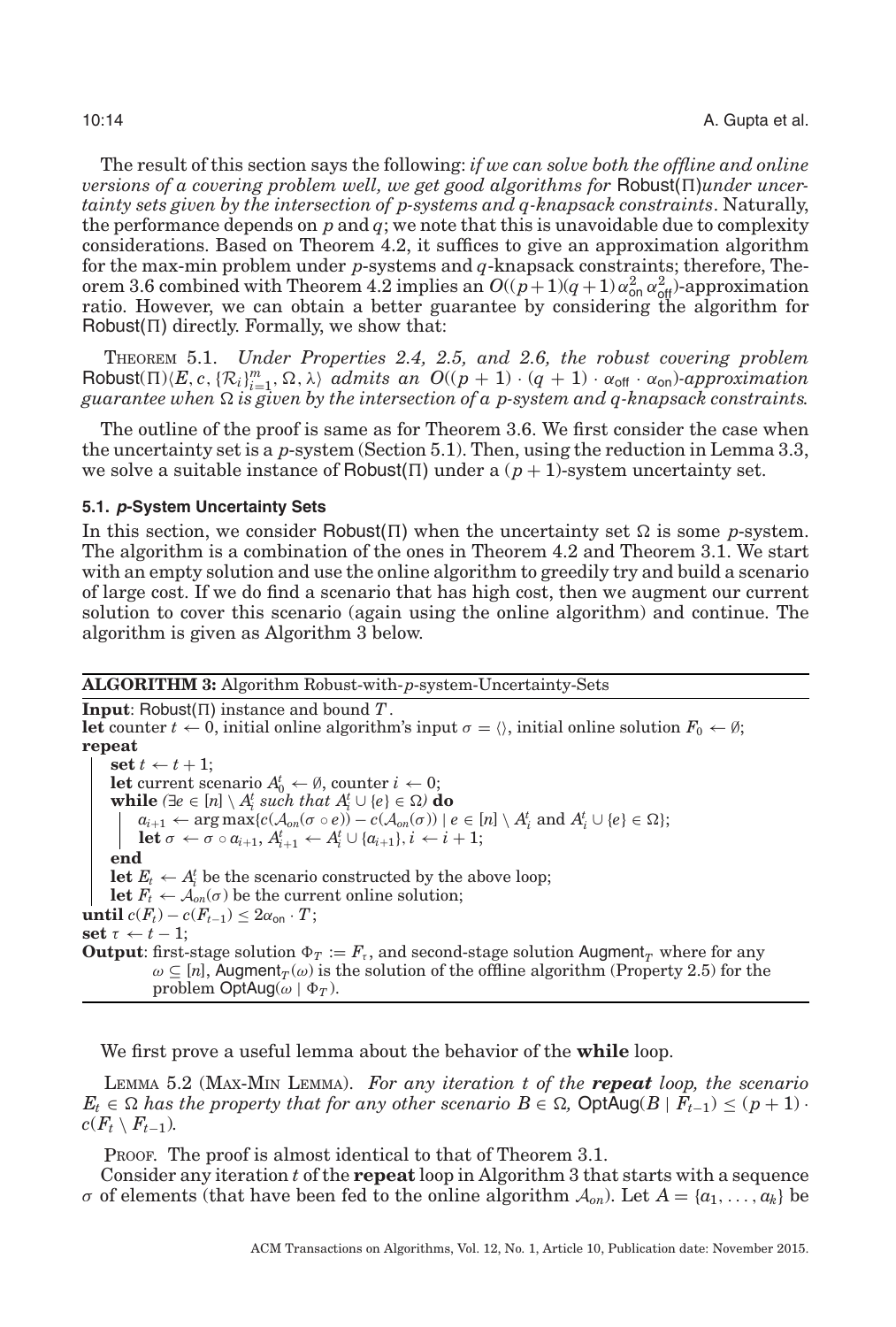the ordered set of elements added by the algorithm in this iteration. Define  $G_0 :=$  $\mathcal{A}_{on}(\sigma)$  and  $G_i := \mathcal{A}_{on}(\sigma \circ a_1 \cdots a_i)$  for each  $i \in [k]$ . Note that  $F_{t-1} = G_0$  and  $F_t = G_k$ , and *G*<sub>0</sub> ⊆ *G*<sub>1</sub> ⊆ ··· ⊆ *G*<sub>k</sub>. It suffices to show that OptAug(*B* | *G*<sub>0</sub>) ≤ (*p* + 1) · *c*(*G*<sub>k</sub> \ *G*<sub>0</sub>) for every  $B \in \Omega$ . But this is precisely Equation (3.1) from the proof of Theorem [3.1.](#page-6-6)

<span id="page-14-0"></span>COROLLARY 5.3 (SECOND STAGE). For any  $T \geq 0$  and  $B \in \Omega$ ,

- $elements \ \Phi_T \bigcup \text{Augment}_T(B) \ satisfy \ all \ the \ requirements \ in \ B, \ and$
- $c(Augment_T(B)) \leq 2\alpha_{off} \cdot \alpha_{on} \cdot (p+1) \cdot T$ .

Proof. This is identical to Claim [4.3.](#page-11-2) Observe that  $\Phi_T = F_t = \mathcal{A}_{on}(\sigma)$ , so the first part of the corollary follows from the definition of Augment<sub>*T*</sub>. By Lemma [5.2](#page-13-1) and the termination condition, we have  $\text{OptAug}(B \mid F_t) \leq (p+1) \cdot (c(F_{t+1}) - c(F_t)) \leq$  $2(p+1)\alpha_{\text{on}} T$ . Now Property [2.5](#page-5-1) guarantees that the solution Augment<sub>*T*</sub>(*B*) found by this approximation algorithm has cost at most  $2\alpha_{\text{off}} \cdot \alpha_{\text{on}} \cdot (p+1)T$ .

It just remains to bound the cost of the first-stage solution  $F_t$ . Below  $\Phi^*$  denotes the optimal first-stage solution (and its cost), and *T*<sup>∗</sup> is the optimal second-stage cost (as in Definition [2.1\)](#page-4-1). Therefore, the optimal cost is  $\Phi^* + \lambda \cdot T^*$ .

<span id="page-14-1"></span>LEMMA 5.4 (FIRST STAGE). *If*  $T \geq T^*$ , then  $c(\Phi_T) = c(F_\tau) \leq 2\alpha_{\text{on}} \cdot \Phi^*$ .

PROOF. This is identical to Claim [4.6.](#page-12-4) For any set  $X \subseteq [n]$  of requirements, recall that Opt(*X*) denotes the minimum cost to satisfy *X*. First, observe that Opt( $\cup_{t \leq \tau} E_t$ ) ≤  $\tau \cdot T^* + \Phi^*$ . This follows from the fact that each of the  $\tau$  scenarios  $E_t$  are in  $\Omega$ , so the bound on the second-stage optimal cost gives  $\text{OptAug}(E_t \mid \Phi^*) \leq T^*$  for all  $t \leq \tau$ . By subadditivity (Property [2.4\)](#page-5-0), we have  $\text{OptAug}(\bigcup_{t \leq \tau} E_t \mid \Phi^*) \leq \tau \cdot T^*$ , which immediately implies the inequality. Now, we claim that

$$
\text{Opt}(\cup_{t \le \tau} E_t) \ge \frac{1}{\alpha_{\text{on}}} \cdot c(F_{\tau}) \ge \frac{1}{\alpha_{\text{on}}} \cdot 2\alpha_{\text{on}} \tau \cdot T^* = 2\tau \cdot T^*.
$$
\n(5.5)

The first inequality follows directly from the competitiveness of the online algorithm in Property [2.6.](#page-6-3) For the second inequality, we have  $c(F_{\tau}) = \sum_{t=1}^{\tau} [c(F_t) - c(F_{t-1})] >$  $2\alpha_{\text{on}}\tau \cdot T \geq 2\alpha_{\text{on}}\tau \cdot T^*$  by the termination condition. Putting the upper and lower bounds on  $\text{Opt}(\bigcup_{t \leq \tau} E_t)$  together, we have  $\tau \cdot T^* \leq \Phi^*$ , and hence  $\text{Opt}(\bigcup_{t \leq \tau} E_t) \leq 2 \cdot \Phi^*$ . Using the competitiveness of the online algorithm again, we obtain  $c(F_t) \leq 2\alpha_{\text{on}} \cdot \Phi^*$ .

From Corollary [5.3](#page-14-0) and Lemma [5.4,](#page-14-1) it follows that Algorithm 3 is  $(2\alpha_{\text{on}}$ , 0,  $2\alpha_{\text{off}} \alpha_{\text{on}}$ .  $(p+1)$ -discriminating (Definition [2.1\)](#page-4-1) to Robust( $\Pi$ ). Thus, we obtain Theorem [5.1](#page-13-2) for the case  $q=0$ .

#### **5.2. Algorithm for p-Systems and q-Knapsacks**

Here we consider Robust( $\Pi$ ) when the uncertainty set  $\Omega$  is the intersection of *p*-system  $M$  and a  $q$ -knapsack. The algorithm is similar to that in Section [3.3.](#page-9-0) Again, by scaling weights in the knapsack constraints, we may assume, without loss of generality, that each knapsack has capacity exactly one; let  $w^1, \ldots, w^q$  denote the weight functions in the  $q$  knapsack constraints. We also assume, without loss of generality, that each singleton element satisfies the  $q$ -knapsack. The algorithm for <code>Robust( $\Pi$ )</code> under  $\Omega$  works as follows.

- (1) Consider a modified uncertainty set that is given by the intersection of  $M$  and the *single knapsack* with weight function  $\sum_{j=1}^{q} w^{j}$  and capacity *q*.
- (2) Applying the algorithm in Lemma [3.3](#page-8-1) to this single knapsack with  $\epsilon = 1$ , let  $\{\mathcal{I}_j\}_{j=1}^L$ , denote the independent sets of the resulting partition matroids. Note  $L = n^{O(1)}$ .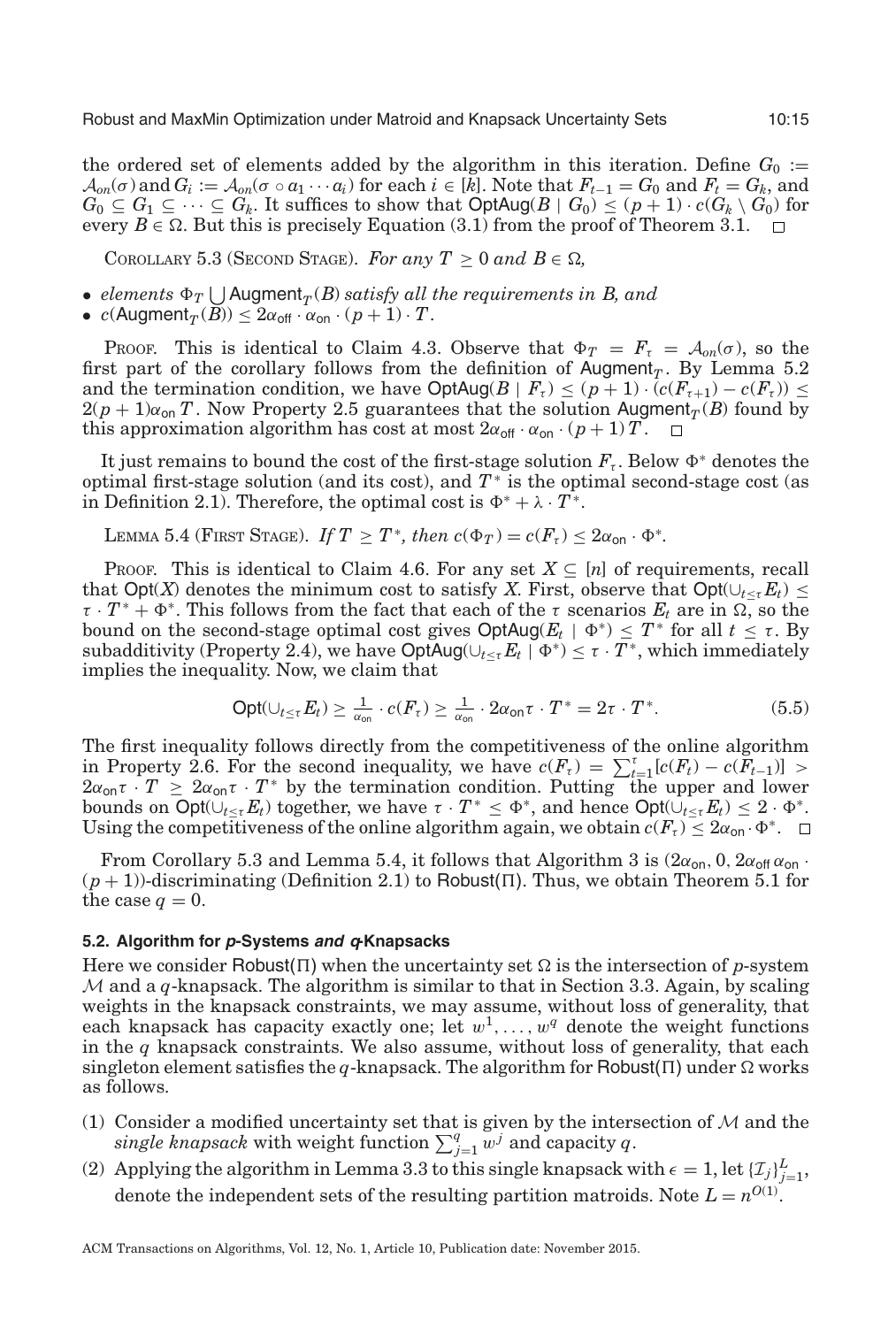#### **ALGORITHM 4:** Modification to Algorithm [3](#page-13-3) for unions of *p*-systems.

 $\textbf{set } t \leftarrow t + 1;$ **for**  $(j \in [L])$  **do let** current scenario  $A_j \leftarrow \emptyset$ ; **while**  $(\exists e \in [n] \setminus A_j \text{ such that } A_j \cup \{e\} \in \Sigma_j)$  **do**  $e^* \leftarrow \arg \max \{c(\mathcal{A}_{on}(\sigma \circ A_j \circ e)) - c(\mathcal{A}_{on}(\sigma \circ A_j)) \mid e \in [n] \setminus A_j \text{ and } A_j \cup \{e\} \in \Sigma_j\};$  $A_j \leftarrow A_j \cup \{e^*\};$ **end** Let  $\Delta_j \leftarrow c(\mathcal{A}_{on}(\sigma \circ A_j)) - c(\mathcal{A}_{on}(\sigma));$ **end let** *j*<sup>∗</sup> ← arg max{ $\Delta_j$  | *j* ∈ [*L*]}, and  $E_t$  ←  $A_{j^*}$ ; **let**  $\sigma \leftarrow \sigma \circ E_t$  and  $F_t \leftarrow A_{on}(\sigma)$  be the current online solution ;

- (3) For each  $j \in [L]$ , define uncertainty-set  $\Sigma_j := \mathcal{M} \bigcap \mathcal{I}_j$ .
- (4) Let  $\Sigma \leftarrow \bigcup_{j=1}^{L} \Sigma_j$ . Solve Robust( $\Pi$ ) under  $\Sigma$  using the algorithm of Theorem [5.6.](#page-15-0)

As in the algorithm from Section [3.3,](#page-9-0) observe that here too each  $\Sigma_j$  is a ( $p+1$ )-system. Recall Claims [3.4](#page-10-1) and [3.5,](#page-10-0) which hold here as well.

<span id="page-15-1"></span>LEMMA 5.5. Any  $\alpha$ -approximate solution to Robust( $\Pi$ ) under uncertainty set  $\Sigma$  is a  $(3q\alpha)$ -approximate solution to Robust( $\Pi$ ) under uncertainty-set  $\Omega$ .

PROOF. As before, let  $\Phi^*$  denote the optimal first-stage solution to Robust( $\Pi$ ) under  $Ω$  (and its cost), and let the  $T^*$  denote the optimal second-stage cost. The optimal value Opt =  $\Phi^* + \lambda \cdot T^*$ . Let  $\tau \in \Sigma$  be any scenario, with partition  $\{\omega_i\}_{i=1}^{3q}$  given by Claim [3.5.](#page-10-0) Using the subadditivity Property [2.4,](#page-5-0) we have  $\text{OptAug}(\tau | \Phi^*) \leq \sum_{\ell=1}^{3q} \text{OptAug}(\omega_{\ell} | \Phi^*) \leq$  $(3q) \cdot T^*$ . Thus, using  $\Phi^*$  as the first-stage solution to Robust( $\Pi$ ) under uncertainty-set Σ results in an objective value at most  $Φ^* + λ ⋅ (3q) T^* ≤ 3q ⋅$  Opt. In particular, the optimal value of Robust( $\Pi$ ) under  $\Sigma$  is at most 3*q* Opt.

Finally, Claim [3.4](#page-10-1) implies that  $\Omega \subseteq \Sigma$ ; therefore, any solution to Robust( $\Pi$ ) under  $\Sigma$ is also a solution to Robust( $\Pi$ ) under  $\Omega$ , where the objective value may only decrease. Thus, the lemma follows.  $\square$ 

For solving Robust( $\Pi$ ) under  $\Sigma$ , note that although  $\Sigma$  itself is not any *p*'-system, it is the *union of polynomially many*  $(p + 1)$ -systems. We show below that a simple extension of the algorithm in Section [5.1](#page-13-0) also works for unions of *p*-systems; this would solve Robust( $\Pi$ ) under  $\Sigma$ .

<span id="page-15-0"></span>THEOREM 5.6. *There is an*  $O((p + 1) \alpha_{\text{off}} \alpha_{\text{on}})$ -approximation algorithm for Robust( $\Pi$ ) *when the uncertainty set is the union of polynomially many p-systems.*

PROOF. Let  $\Sigma = \bigcup_{j=1}^{L} \Sigma_j$  denote the uncertainty set where each  $\Sigma_j$  is a *p*-system. The algorithm for Robust( $\Pi$ ) under  $\Sigma$  is just Algorithm 3 where we replace the body of the repeat-loop by Algorithm 4.

Fix any iteration *t* of the repeat loop. By Lemma [5.2](#page-13-1) applied to each *p*-system  $\Sigma_i$ ,

CLAIM 5.7. *For each j* ∈ [*L*]*, we have*  $\text{OptAug}(B \mid F_{t-1}) \leq (p+1) \cdot \Delta_j$  *for every*  $B \in \Sigma_j$ .

By the choice of scenario  $E_t$  and since  $\Sigma = \bigcup_{j=1}^L \Sigma_j$ , we obtain:

CLAIM 5.8. For any iteration t of the repeat loop and any  $B \in \Sigma$ , OptAug( $B|F_{t-1}$ )  $\leq$  $(p + 1) \cdot c(F_t \setminus F_{t-1})$ *.*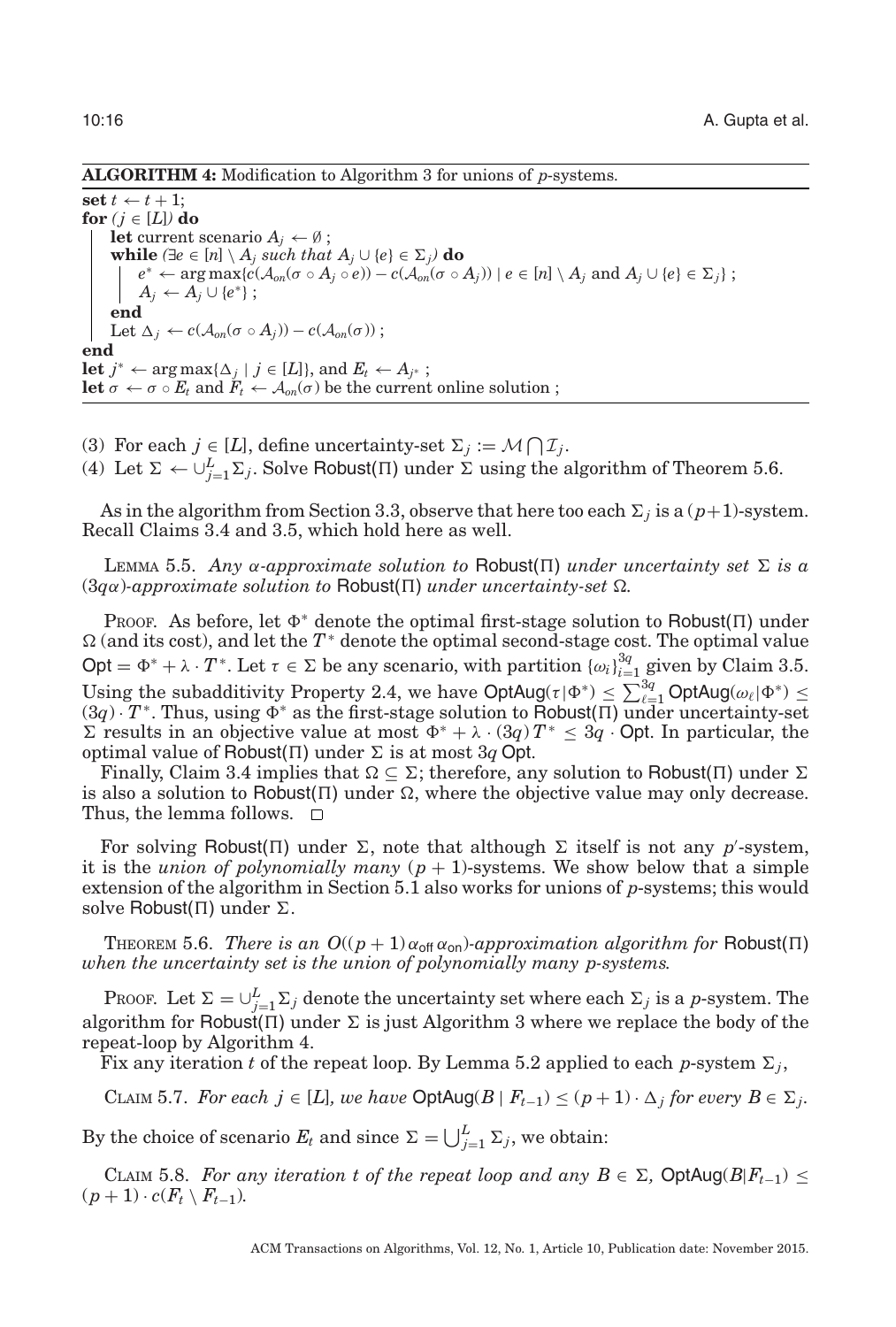Based on these claims and proofs identical to Corollary [5.3](#page-14-0) and Lemma [5.4,](#page-14-1) we obtain the same bounds on the first- and second-stage costs of the final solution  $F_{\tau}$ . Thus our algorithm is  $(2\alpha_{\text{on}}, 0, 2\alpha_{\text{off}}\alpha_{\text{on}}\cdot (p+1))$ -discriminating, which by Lemma [2.2](#page-5-2) implies the theorem. □

Finally, combining Lemma [5.5](#page-15-1) and Theorem [5.6,](#page-15-0) we obtain Theorem [5.1.](#page-13-2)

*Remark:* In Theorem [5.1,](#page-13-2) the dependence on the number of constraints describing the uncertainty set  $\Omega$  is necessary (under some complexity assumptions). We show that the independent set problem on graphs is a special case of the robust covering problem (with large *p* or *q*). Recall that in the *independent set* problem, we are given an undirected graph *G* on *n* vertices with edge set  $F \subseteq \binom{[n]}{2}$  $\binom{n}{2}$ , and the objective is to find a maximum cardinality subset  $S \subseteq [n]$  such that no edge has both endpoints in *S*. Consider a very special case of the robustcovering problem on ground-set  $E := \{e_i\}_{i=1}^n$ and requirements [*n*]. The requirement  $i \in [n]$  is satisfied if and only if the solution contains  $e_i$ . The cost function *c* on *E* is all ones, and the inflation parameter  $\lambda = 1$ . The uncertainty set  $\Omega$  is given by the intersection of  $p = |F|$  different cardinality constraints, where for each edge  $(u, v) \in F$ , there is a constraint that "at most one of the requirements  $\{u, v\}$  can appear." Notice that  $\Omega$  is precisely the set of independent sets in graph *G*. In this case, the optimal value of the robust covering problem (which is also the optimal max-min value) is exactly the optimal value of the independent set instance *G*. The hardness result from Håstad  $[1999]$  now implies that the objective value of this robust covering problem is  $\Omega(p^{\frac{1}{2}-\epsilon})$  hard to approximate. We note that this hardness applies only to algorithms having running time that is polynomial in both |*E*| and *p*; this is indeed the case for our algorithm.

*Results for p-System and q-Knapsack Uncertainty Sets*. We now list some specific results for robust covering under uncertainty sets described by *p*-systems and knapsack constraints; these follow directly from Theorem [5.1](#page-13-2) using known offline and (deterministic) online algorithms for the relevant problems.

|                                    |               |                                            | Robust under                                   |
|------------------------------------|---------------|--------------------------------------------|------------------------------------------------|
| Problem                            | Offline ratio | Online ratio                               | $p$ -system, $q$ -knapsack                     |
| Set Cover                          | $O(\log m)$   | $O(\log m \cdot \log n)$                   | $O(pq \cdot \log^2 m \cdot \log n)$            |
| <b>Steiner Tree Steiner Forest</b> |               | $O(\log n)$                                | $O(pq \cdot \log n)$                           |
| Minimum Cut                        |               | $O(\log^3 n \cdot \log \log n)$            | $O(pq \cdot \log^3 n \cdot \log \log n)$       |
| Multicut                           | $O(\log n)$   | $\overline{O(\log^3 n \cdot \log \log n)}$ | $\big  O(pq \cdot \log^4 n \cdot \log \log n)$ |

The offline algorithms are: Steiner forest [Agrawal et al. [1995;](#page-19-13) Goemans and Williamson [1995\]](#page-19-14) and multicut [Garg et al. [1996\]](#page-19-15). The online algorithms are: set cover [Alon et al. [2009\]](#page-19-16), Steiner tree/forest [Imase and Waxman [1991;](#page-20-12) Berman and Coulston [1997\]](#page-19-17), and min-cut/multicut [Alon et al. [2006;](#page-19-18) Harrelson et al. [2003\]](#page-19-19).

# <span id="page-16-0"></span>**6. NONSUBMODULARITY OF SOME COVERING FUNCTIONS**

In this section we show that some natural covering functions cannot be approximated well (pointwise) by any submodular function. Formally, for  $f: 2^U \rightarrow \mathbb{R}_{>0}$  being a monotone subadditive function, we define *f* to be α*-approximately submodular* if there  $\text{exists a submodular function } g: 2^U \to \mathbb{R}_{\geq 0} \text{ with } g(S) \leq f(S) \leq \alpha \cdot g(S) \text{ for all } S \subseteq U.$ 

Recall the definition of a min-cost covering function from Section [2.](#page-3-0) We use [*n*] to denote the set of covering requirements. Given a set system with universe [*n*] and collection  $C$  of subsets of  $[n]$ , define the *min-set-cover function*  $f_{SC}$  as

 $f_{SC}(S) :=$  minimum number of subsets from C required to cover *S*,  $\forall S \subseteq [n]$ .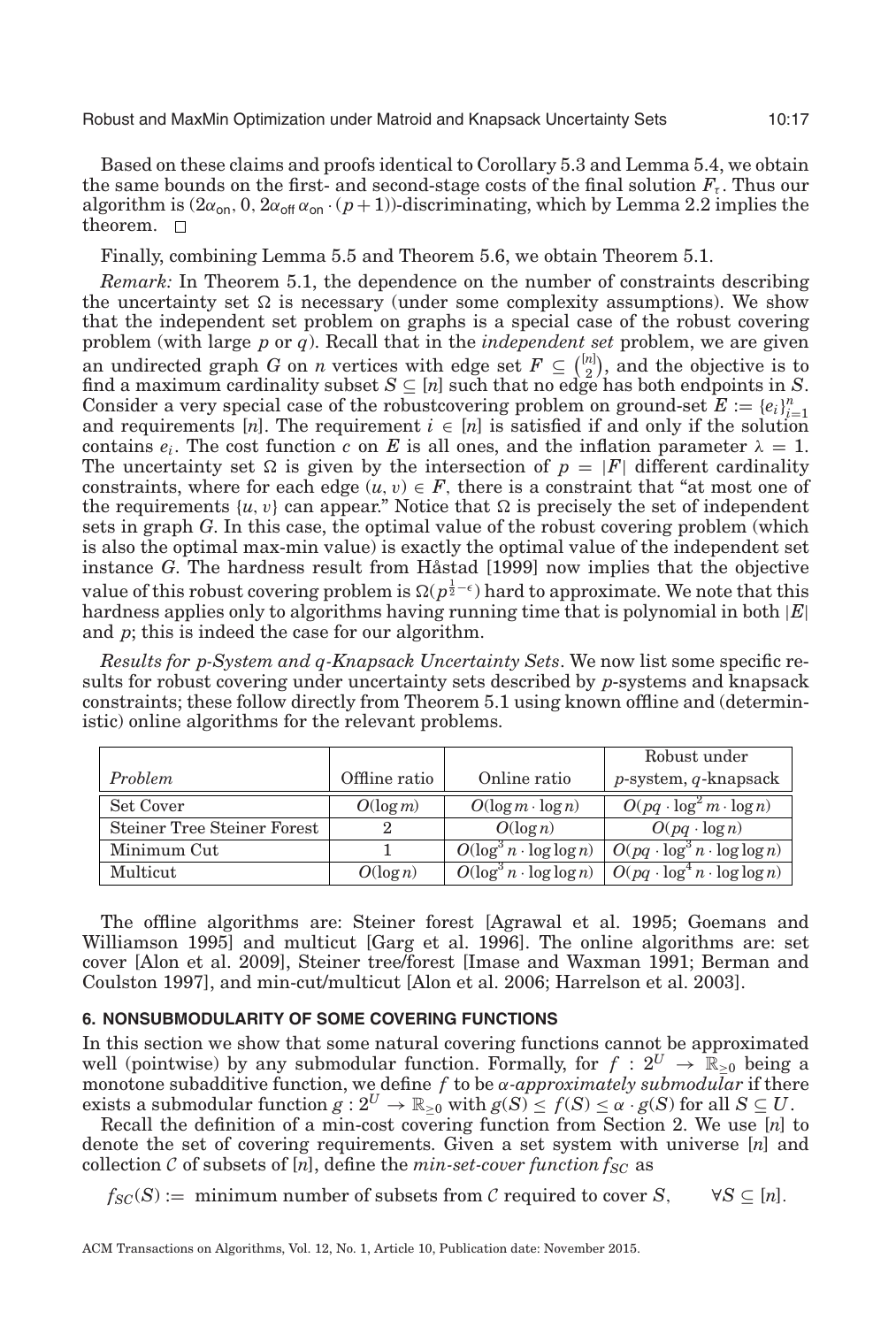Similarly, given an undirected graph with [*n*] denoting a collection of terminal-pairs, define the *min-multicut function*  $f_{MMC}$ , which maps subset  $S \subseteq [n]$  to the minimum number of edges whose deletion separates each pair of terminals in *S*.

PROPOSITION 6.1 ([IMMORLICA ET AL. [2008\]](#page-20-13)). *The min-set-cover and min-multicut functions are not*  $o(n^{1/4})$ *-approximately submodular, where n is the number of covering requirements.*

PROOF. We show this result for the vertex cover problem, which is a special case of set-cover as well as multicut (even on a star graph). The proof follows as a corollary of a result from Immorlica et al. [\[2008\]](#page-20-13), which gives a lower bound on the *budget-balance* for *cross-monotone cost allocations* (the reader is not required to know the definition of these terms). For the sake of completeness, we give a direct proof of the vertexcover covering function not being approximately submodular by adapting the proof from Immorlica et al. [\[2008\]](#page-20-13).

(For readers familiar with the notions of budget-balance and cross-monotonicity, here is a shorter proof. Immorlica et al. [\[2008\]](#page-20-13) showed that there is no subpolynomial approximately-budget-balanced cross-monotone cost allocation for the vertexcover game. On the other hand, it is known (see Chapter 15.4.1 in Nisan et al. [\[2007\]](#page-20-14)) that any submodular-cost game admits a budget-balanced cross-monotone cost allocation. This also implies that any  $\alpha$ -approximately submodular cost function admits an  $\alpha$ -approximate budget-balanced cross-monotone cost allocation. Thus, the vertexcover covering function is not approximately submodular, the precise bound following from Immorlica et al. [\[2008\]](#page-20-13).)

Now for the self-contained proof. Recall the vertex cover problem where, given an undirected graph, the goal is to find a minimum cardinality set of vertices that covers all edges (an edge is covered if either of its endpoints is chosen). Consider the vertexcover covering function  $f_{VC}$  on a *t*-vertex complete graph, which is defined as follows. The covering requirements are the  $n := \binom{t}{2}$  $\mathbf{z}_2^t$ ) edges of the complete graph. For any subset *S* of edges, define function  $f_{VC}(S)$  to be the minimum cardinality of a vertex cover for the edges *S*. Choose parameter *m* and set  $\ell := m^2$  and  $t := m + 2\ell$ .

Suppose that *g* is any submodular function satisfying  $g(S) \leq f_{VC}(S) \leq \alpha \cdot g(S)$  for all subsets *S* of edges. We will show that  $\alpha \geq \frac{m}{3}$ . Below, for any subsets *X* and *Y*, we denote  $g_X(Y) = g(X \cup Y) - g(X)$ . By submodularity,

$$
g_X(Y \cup Z) \leq g_X(Y) + g_X(Z), \qquad \forall \ X, Y, Z \subseteq [n], \ Y \cap Z = \emptyset. \tag{6.6}
$$

$$
g_X(Z) \leq g_Y(Z), \qquad \forall \ Y \subseteq X \subseteq [n], \ Z \subseteq [n] \setminus X. \tag{6.7}
$$

Consider the following random process. Pick a permutation  $\pi$  of  $[t]$  uniformly at random. Let A denote the first m vertices in  $\pi$ , B the set of the next  $\ell$  vertices, and C the remaining  $\ell$  vertices. Let  $b_1, b_2, \ldots, b_\ell$  denote the ordered list of vertices in  $B$ ; similarly  $c_1, c_2, \ldots, c_\ell$  the vertices in *C*. Define  $T = \{(a, b) : a \in A, b \in B\}$ , edges  $e_i = (b_i, c_i)$  for all  $i \in [\ell]$ , and  $M = \{e_1, e_2, \ldots, e_\ell\}$ . Note that  $T$  and  $M$  are random sets.

By Equation (6.6), we have  $g_T(M) \leq \sum_{i=1}^{\ell} g_T(\{e_i\})$  for every possible  $T$  and  $M$ . Also,

$$
g_T(M) = g(T \cup M) - g(T) \ge \frac{f_{VC}(T \cup M)}{\alpha} - f_{VC}(T) \ge \frac{\ell}{\alpha} - m. \tag{6.8}
$$

The first inequality uses the fact that *g* is an  $\alpha$ -approximation to  $f_{VC}$ . The second inequality follows from (i)  $f_{VC}(T) \leq m$ , since A is a feasible vertex cover, and (ii)  $f_{VC}(T \cup M) \ge \ell$ , since *M* is a matching of size  $\ell$ .

Next we upper bound the expectation  $\mathbb{E}[\sum_{i=1}^{\ell} g_T(\{e_i\})]$ . First consider any term  $gr(G_i)$ , which by Equation (6.7) is at most  $gr_i(G_i)$ , where  $T_i = \{(a, b_i) : a \in A\} \subseteq T$ .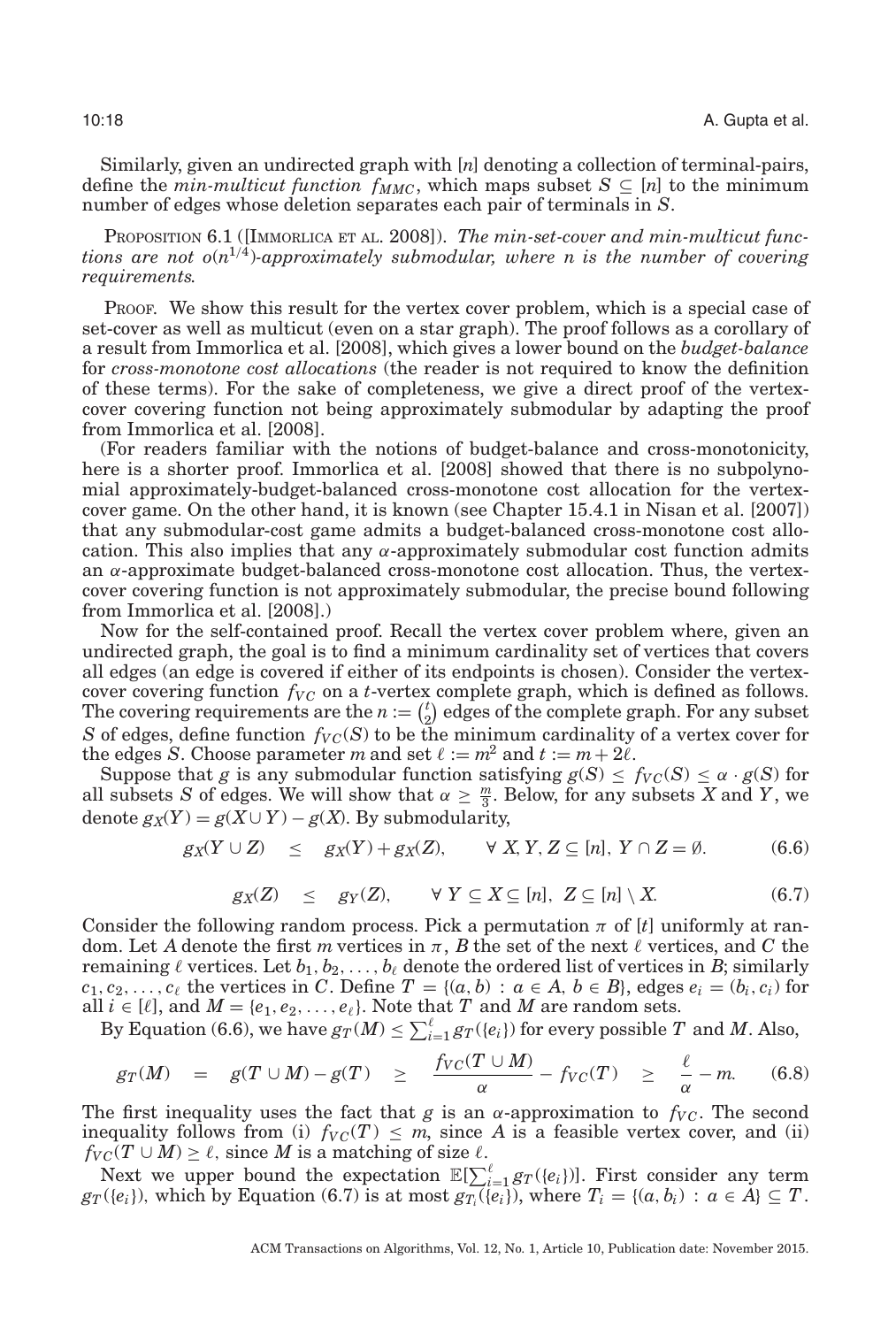Robust and MaxMin Optimization under Matroid and Knapsack Uncertainty Sets 10:19

Notice that by symmetry,  $\langle T_i, e_i \rangle$  has an identical distribution for all  $i \in [\ell]$ , which is the following:

Pick *b* ∈ [*t*] and *A*'  $\subseteq$  [*t*] \ {*b*} of size *m* + 1 randomly, then choose *c* ∈ *A'* randomly. Set  $T_i = \{(a, b) : a \in A' \setminus \{c\}\}\$ and  $e_i = (b, c)$ .

Therefore  $\mathbb{E}[\sum_{i=1}^{\ell} g_{T_i}(\{e_i\})] = \ell \cdot \mathbb{E}[g_{T_1}(\{e_1\})]$ . Call a subset  $R \subseteq [n]$  of  $m+1$  edges an  $(m+1)$ -star if all edges in *R* have a common endpoint; in particular, the vertex cover value  $f_{VC}(R) = 1$ . Let N denote the number of  $(m + 1)$ -stars. Note that for any  $(m + 1)$ star *R* and any edge  $f \in R$ , we have  $\Pr[T_1 = (R \setminus \{f\}) \wedge e_1 = f] = p := \frac{1}{(m+1)N}$ . For a *fixed* (*m* + 1)-star *R*, grouping those terms in  $\mathbb{E}[g_{T_1}(\{e_1\})]$  that have  $T_1 \cup \{e_1\} = R$  gives us:

$$
p \cdot \sum_{f \in R} g_{R \setminus f}(\{f\}) \leq p \cdot g(R) \leq p. \tag{6.9}
$$

The second inequality is due to  $g(R) \leq f_{VC}(R) = 1$ , since R is a star. To see the first inequality, let  $R = \{f_1, \ldots, f_{m+1}\}\)$ . Then, by Equation (6.7),

$$
\sum_{f \in R} g_{R \setminus f}(\{f\}) \leq \sum_{j=0}^m g_{\{f_1, \dots, f_j\}}(\{f_{j+1}\}) = g(R).
$$

Using Equation (6.9), we obtain:

$$
\mathbb{E}\left[\sum_{i=1}^{\ell} g_{T_i}(\{e_i\})\right] = \ell \cdot \mathbb{E}[g_{T_1}(\{e_1\})] = \ell \cdot \sum_{R: (m+1) \text{-star}} p \cdot \sum_{f \in R} g_{R \setminus f}(\{f\}) \leq \ell \cdot p \cdot N = \frac{\ell}{m+1}
$$

Recall that by Equation (6.6), we have:

$$
\mathbb{E}\left[\sum_{i=1}^{\ell} g_{T_i}(\{e_i\})\right] \geq \mathbb{E}[g_T(M)] \geq \frac{\ell}{\alpha}-m,
$$

the last inequality uses Equation (6.8), which holds for every outcome. Combining the above two inequalities, it follows that  $\alpha \geq \frac{\ell m + \ell}{\ell + m^2 + m} \geq m/3$ . Recall that the number of covering requirements in the vertex cover instance  $n = O(t^2) = O(m^4)$ ; therefore,  $\alpha = \Omega(n^{1/4})$ . Finally, since vertex cover is a special case of both set-cover and multicut, the claim follows.  $\Box$ 

On the other hand, some other covering functions we considered are indeed approximately submodular.

- —The minimum-cut function ( $f_{MC}(S)$ ) = minimum cost cut separating vertices *S* from a fixed root) is in fact submodular due to submodularity of cuts in graphs.
- —The min-Steiner-tree ( $f_{ST}(S)$ ) = minimum length tree that connects vertices *S* to a fixed root) and min-Steiner-forest ( $f_{SF}(S)$  = minimum length forest connecting the terminal-pairs in *S*) functions are  $O(\log n)$ -approximately submodular. When the underlying metric is a tree, these functions are submodular—in this case they reduce to weighted coverage functions. Using probabilistic approximation of general metrics by trees, we can write  $g(S) = E_{T \in \mathcal{T}}[f^T(S)]$ , where T is the distribution on dominating tree-metrics (from Fakcharoenphol et al.  $[2004]$ ) and  $f<sup>T</sup>$  is the Steiner-tree/Steinerforest function on tree T. Clearly,  $g$  is submodular. Since there exists  $T$  that approximates distances in the original metric within factor  $O(\log n)$  [Fakcharoenphol et al. [2004\]](#page-19-20), it follows that *g* also  $O(\log n)$ -approximates  $f_{ST}$  ( $f_{SF}$ , respectively).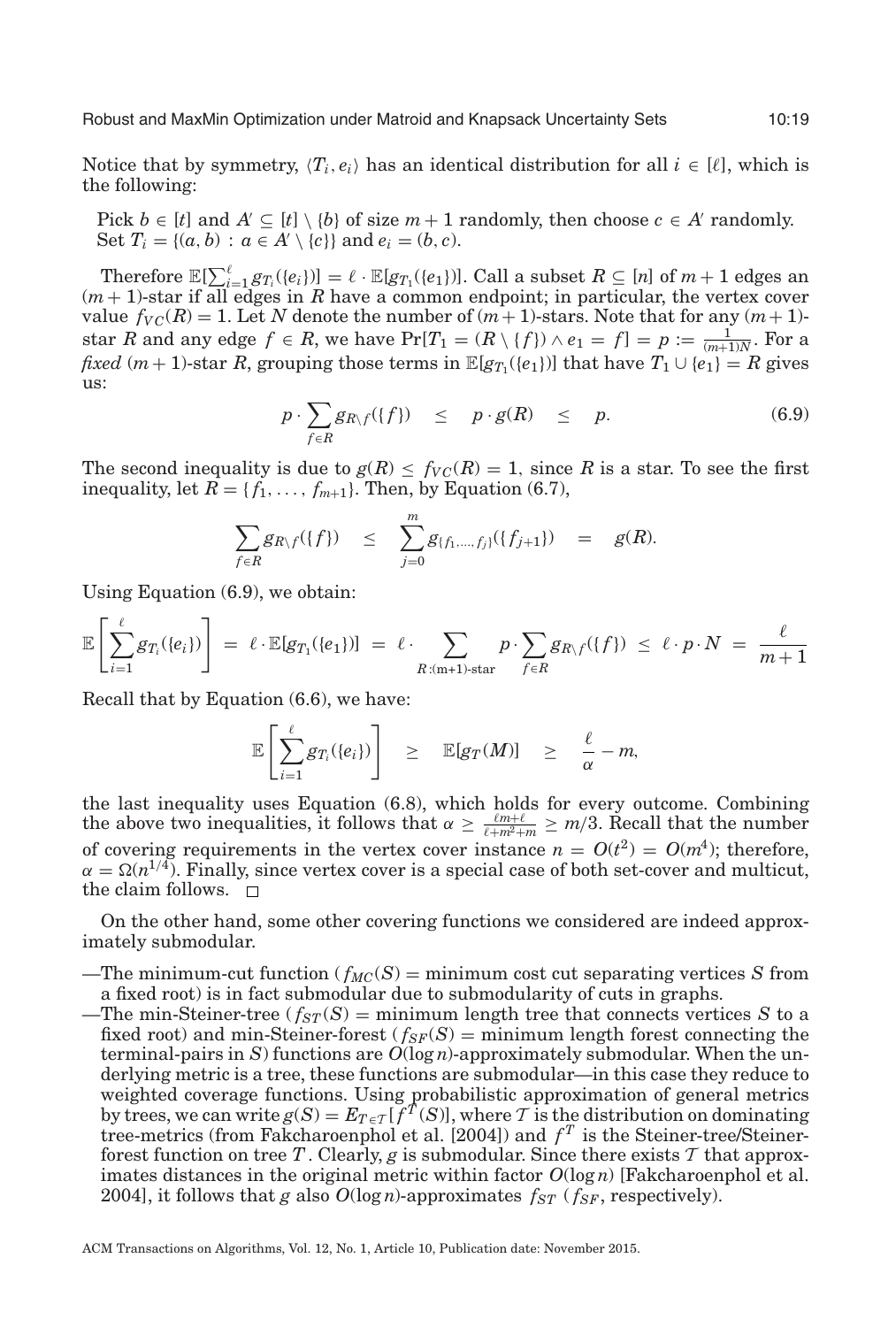While approximate submodularity of the covering problem  $\Pi$  (e.g., minimum-cut or Steiner-tree) yields direct approximation algorithms for  $\text{MaxMin}(\Pi)$ , it is unclear whether they help in solving  $Robust(\Pi)$  (even under cardinality-constrained uncertainty sets [Gupta et al. [2014\]](#page-19-0)). On the other hand, the online-algorithms–based approach in this article solves both  $\text{MaxMin}(\Pi)$  and  $\text{Robust}(\Pi)$ , for a large class of uncertainty sets arising from *p*-systems and *q*-knapsacks.

# **REFERENCES**

- <span id="page-19-13"></span>Ajit Agrawal, Philip Klein, and R. Ravi. 1995. When trees collide: An approximation algorithm for the generalized Steiner problem on networks. *SIAM J. Comput.* 24, 3 (1995), 445–456.
- <span id="page-19-18"></span>Noga Alon, Baruch Awerbuch, Yossi Azar, Niv Buchbinder, and Joseph Naor. 2006. A general approach to online network optimization problems. *ACM Trans. Algorithms* 2, 4 (2006), 640–660.
- <span id="page-19-16"></span>Noga Alon, Baruch Awerbuch, Yossi Azar, Niv Buchbinder, and Joseph Naor. 2009. The online set cover problem. *SIAM J. Comput.* 39, 2 (2009), 361–370.
- <span id="page-19-7"></span>A. Ben-Tal, L.El Ghaoui, and A. Nemirovski. 2009. *Robust Optimization*. Princeton University Press.
- Piotr Berman. 2000. A *d*/2 approximation for maximum weight independent set in d-claw free graphs. *Nordic J. Comput.* 7, 3 (2000), 178–184.
- <span id="page-19-17"></span>Piotr Berman and Chris Coulston. 1997. On-line algorithms for Steiner tree problems. In *Proceedings of the Symposium on Theory of Computing (STOC)*. 344–353.
- <span id="page-19-8"></span>Dimitris Bertsimas, David B. Brown, and Constantine Caramanis. 2011. Theory and applications of robust optimization. *SIAM Rev.* 53, 3 (2011), 464–501.
- <span id="page-19-2"></span>Gruia Călinescu, Chandra Chekuri, Martin Pál, and Jan Vondrák. 2011. Maximizing a monotone submodular function subject to a matroid constraint. *SIAM J. Comput.* 40, 6 (2011), 1740–1766.
- <span id="page-19-11"></span>Chandra Chekuri and Sanjeev Khanna. 2005. A polynomial time approximation scheme for the multiple knapsack problem. *SIAM J. Comput.* 35, 3 (2005), 713–728.
- <span id="page-19-5"></span>Kedar Dhamdhere, Vineet Goyal, R. Ravi, and Mohit Singh. 2005. How to pay, come what may: Approximation algorithms for demand-robust covering problems. In *Proceedings of the Symposium on Foundations of Computer Science (FOCS)*. 367–378.
- <span id="page-19-20"></span>Jittat Fakcharoenphol, Satish Rao, and Kunal Talwar. 2004. A tight bound on approximating arbitrary metrics by tree metrics. *J. Comput. System Sci.* 69, 3 (2004), 485–497.
- <span id="page-19-4"></span>Uriel Feige, Kamal Jain, Mohammad Mahdian, and Vahab S. Mirrokni. 2007. Robust combinatorial optimization with exponential scenarios. In *Proceedings of the Integer Programming and Combinatorial Optimization Conference (IPCO)*. 439–453.
- <span id="page-19-1"></span>M. L. Fisher, G. L. Nemhauser, and L. A. Wolsey. 1978. An analysis of approximations for maximizing submodular set functions II. *Math. Program.* 8 (1978), 73–87.
- <span id="page-19-10"></span>A. M. Frieze and M. R. B. Clarke. 1984. Approximation algorithms for the m-dimensional 0-1 knapsack problem: worst case and probabilistic analyses. *Eur. J. Oper. Res.* 15, 1 (1984), 100–109.
- <span id="page-19-15"></span>Naveen Garg, Vijay V. Vazirani, and Mihalis Yannakakis. 1996. Approximate max-flow min-(multi)cut theorems and their applications. *SIAM J. Comput.* 25, 2 (1996), 235–251.
- <span id="page-19-14"></span>Michel X. Goemans and David P. Williamson. 1995. A general approximation technique for constrained forest problems. *SIAM J. Comput.* 24, 2 (1995), 296–317.
- <span id="page-19-6"></span>Daniel Golovin, Vineet Goyal, and R. Ravi. 2006. Pay today for a rainy day: Improved approximation algorithms for demand-robust min-cut and shortest path problems. In *Proceedings of the Symposium on Theoretical Aspects of Computer Science (STACS)*. Lecture Notes in Computer Science, Vol. 3884. Springer, Berlin, 206–217.
- <span id="page-19-0"></span>Anupam Gupta, Viswanath Nagarajan, and R. Ravi. 2014. Thresholded covering algorithms for robust and max-min optimization. *Math. Program.* 146, 1–2 (2014), 583–615.
- <span id="page-19-3"></span>Anupam Gupta, Aaron Roth, Grant Schoenebeck, and Kunal Talwar. 2010. Constrained non-monotone submodular maximization: Offline and secretary algorithms. In *Proceedings of the Workshop on Internet and Network Economics (WINE)*. 246–257.
- <span id="page-19-19"></span>Chris Harrelson, Kirsten Hildrum, and Satish Rao. 2003. A polynomial-time tree decomposition to minimize congestion. In *Proceedings of the Symposium on Parallelism in Algorithms and Architectures (SPAA)*. 34–43.
- <span id="page-19-12"></span>J. Håstad. 1999. Clique is hard to approximate within  $n^{1-\epsilon}$ . *Acta Mathematica* 182 (1999), 105–142.
- <span id="page-19-9"></span>Cor A. J. Hurkens and Alexander Schrijver. 1989. On the size of systems of sets every t of which have an SDR, with an application to the worst-case ratio of heuristics for packing problems. *SIAM J. Discrete Math.* 2, 1 (1989), 68–72.